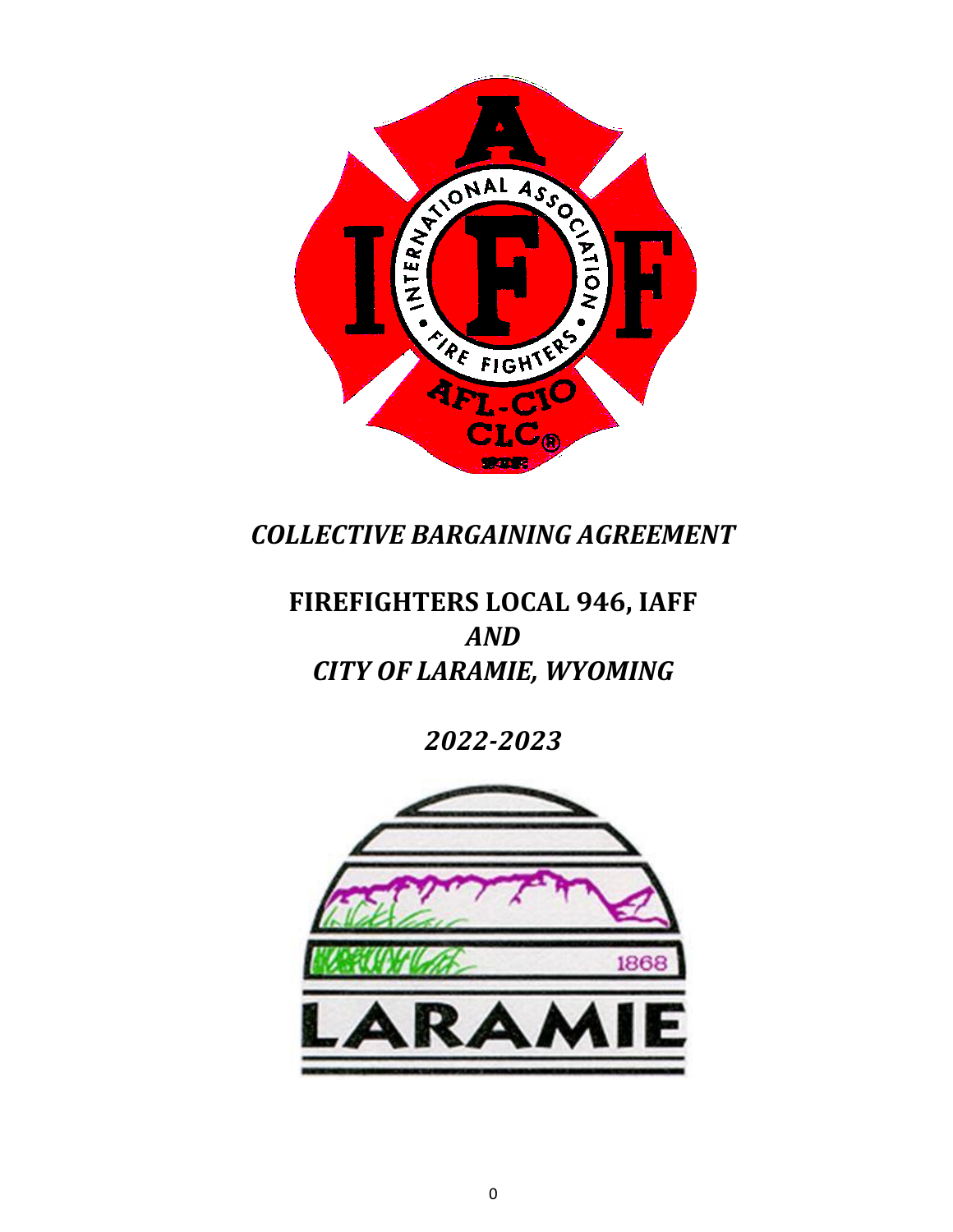| 1.  |                              |    |  |  |  |
|-----|------------------------------|----|--|--|--|
| 2.  |                              |    |  |  |  |
| 3.  |                              |    |  |  |  |
| 4.  |                              |    |  |  |  |
|     | $Promotions\,a href="#">3.6$ |    |  |  |  |
|     |                              |    |  |  |  |
| 5.  |                              |    |  |  |  |
| 6.  |                              |    |  |  |  |
| 7.  | WORK SCHEDULE.               | .8 |  |  |  |
| 8.  |                              |    |  |  |  |
| 9.  |                              |    |  |  |  |
| 10. |                              |    |  |  |  |
| 11. |                              |    |  |  |  |
| 12. |                              |    |  |  |  |
| 13. |                              |    |  |  |  |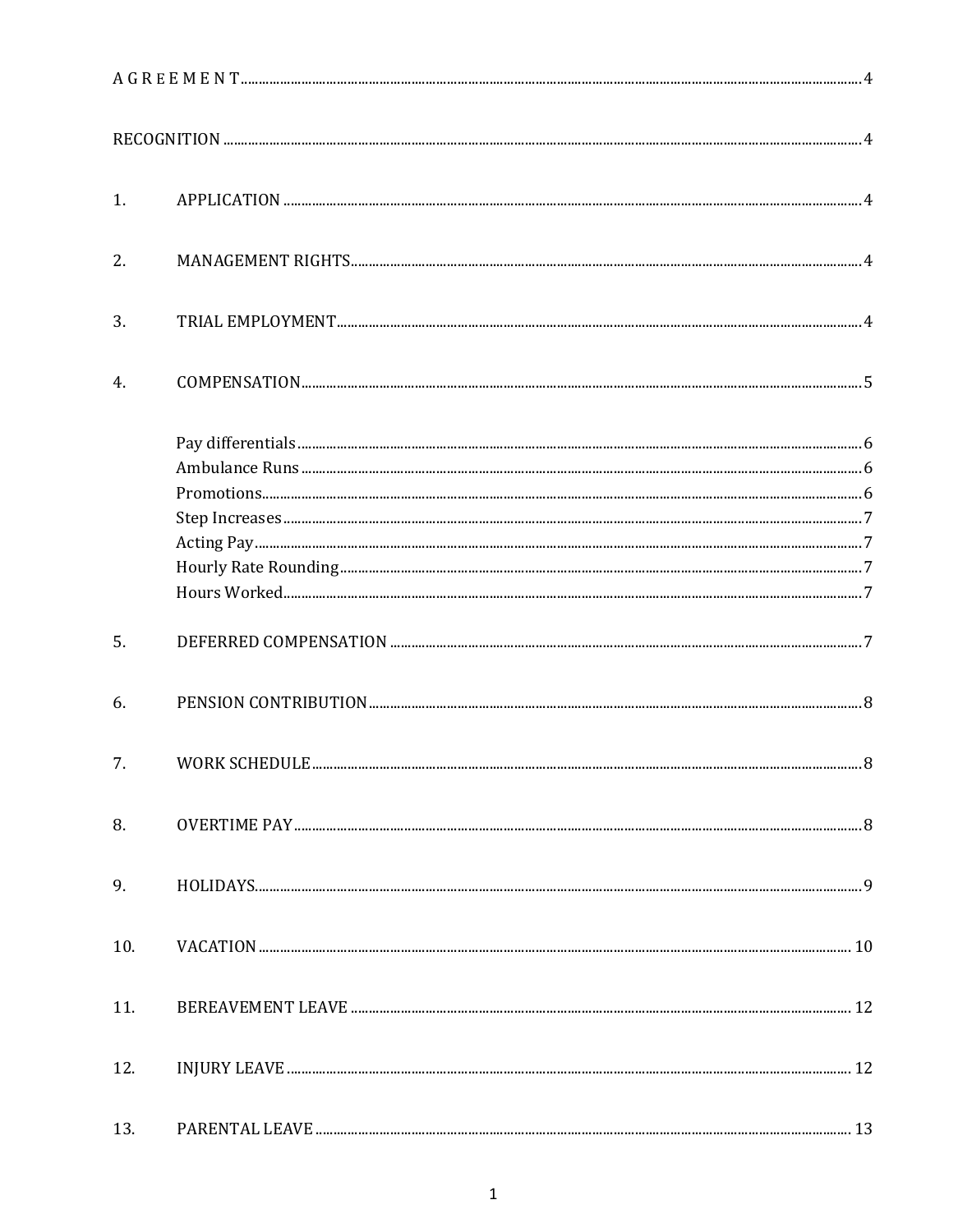| 14. |  |
|-----|--|
| 15. |  |
| 16. |  |
| 17. |  |
| 18. |  |
| 19. |  |
| 20. |  |
| 21. |  |
| 22. |  |
| 23. |  |
| 24. |  |
| 25. |  |
| 26. |  |
| 27. |  |
| 28. |  |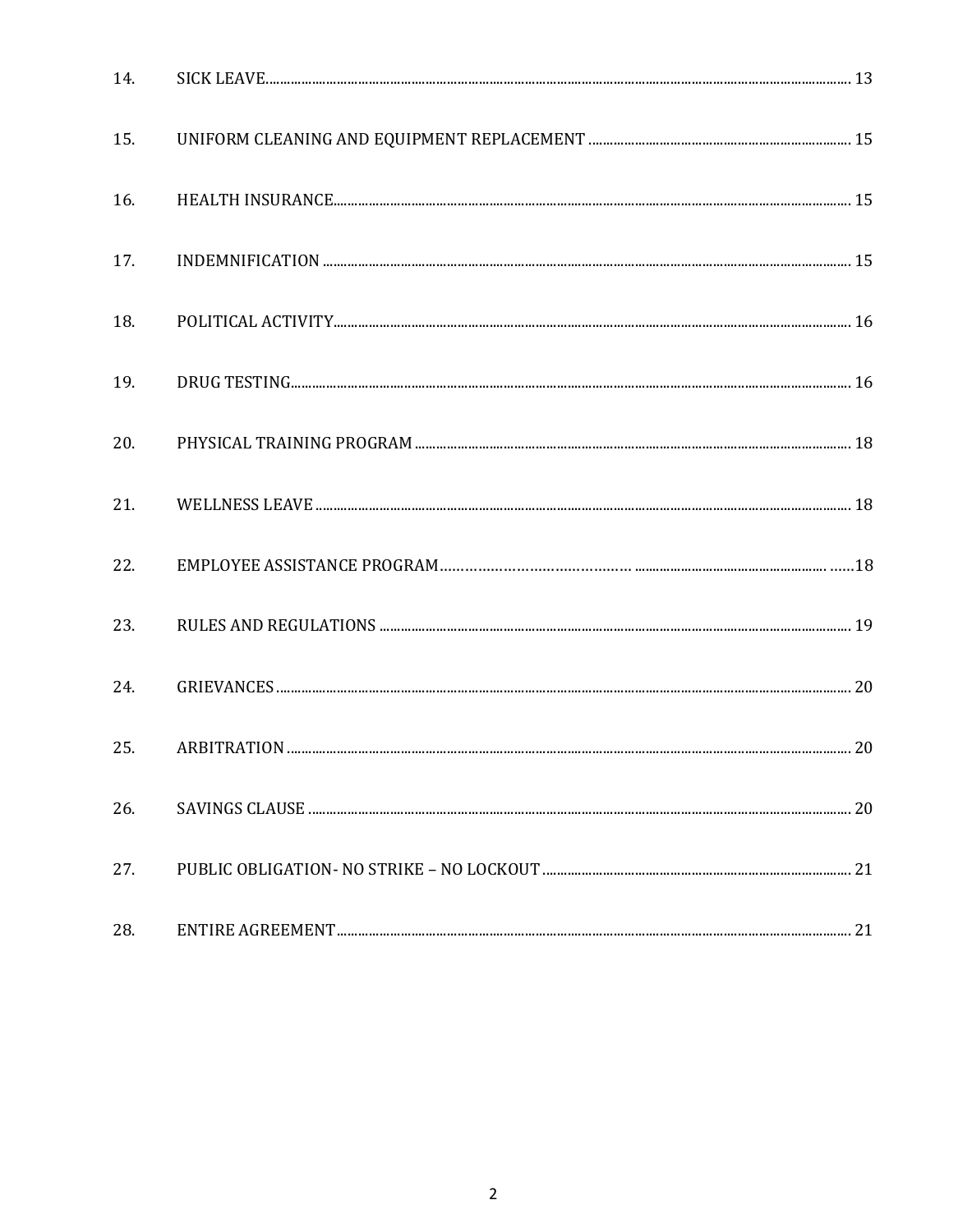<span id="page-3-0"></span>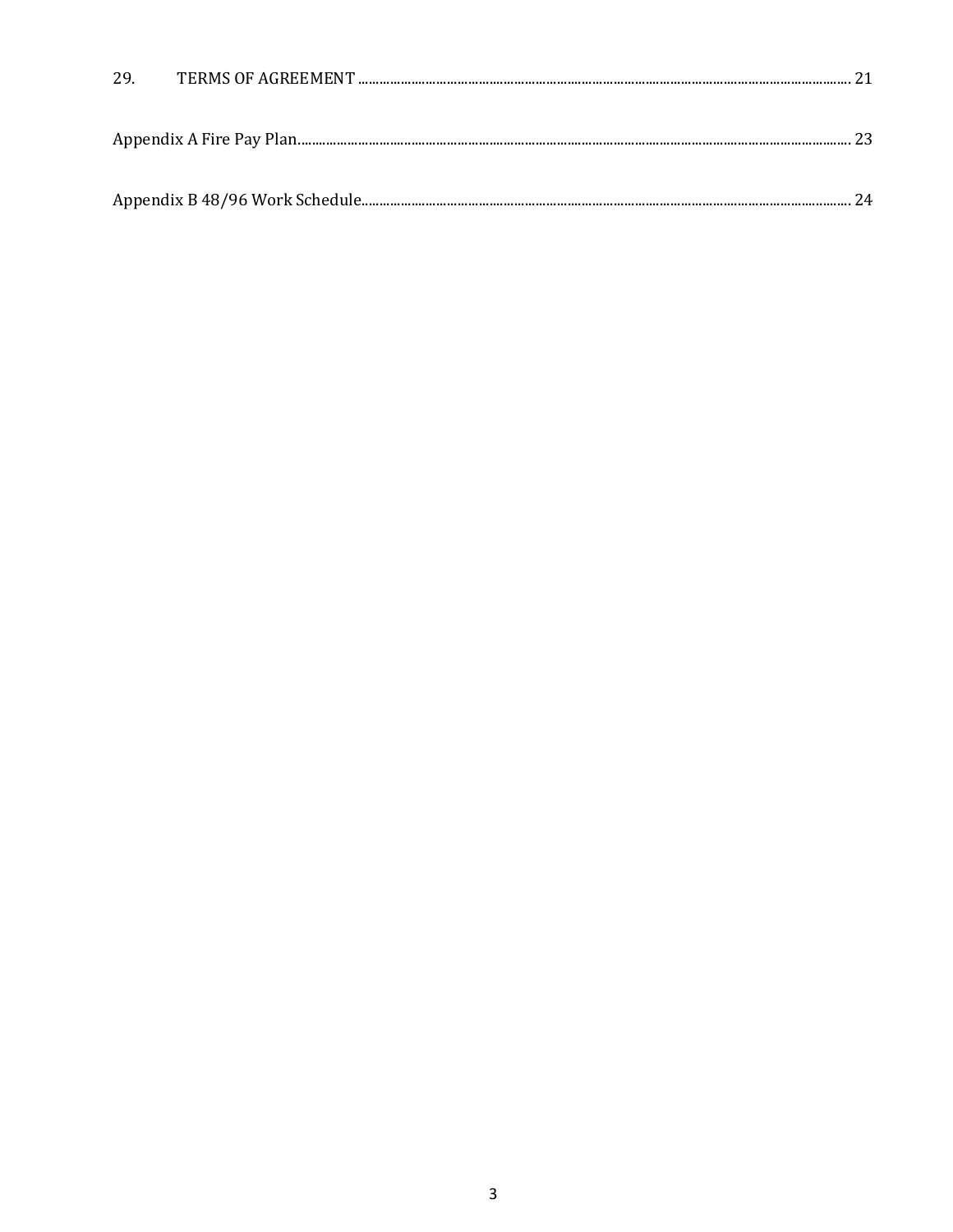#### **AGREEMENT**

This agreement made and entered into this \_\_\_\_\_ day of \_\_\_\_\_\_\_\_\_\_\_\_, 2022**,** by and between the CITY OF LARAMIE, a municipal corporation of the State of Wyoming, hereinafter called "City", and FIREFIGHTERS LOCAL #946 I.A.F.F., hereinafter called "Union."

#### <span id="page-4-0"></span>**WITNESSETH:**

## **RECOGNITION**

The paid members of the Laramie Fire Department, the regularly constituted Fire Department of the City of Laramie, Wyoming, by a majority vote having selected Local 946 as their exclusive bargaining agent, the City recognizes the Union as such bargaining agent for all employees of the Fire Department covered by this Agreement, and will negotiate with the Union with respect to wages, working conditions, and other pertinent matters of employment.

## **THE PARTIES HEREBY MUTUALLY AGREE AS FOLLOWS:**

#### <span id="page-4-1"></span>**1. APPLICATION**

This agreement shall apply to paid firefighters sworn into the regularly constituted fire department of the City of Laramie (hereinafter called the "Sworn Firefighter Personnel", except the Fire Chief.

#### <span id="page-4-2"></span>**2. MANAGEMENT RIGHTS**

Any and all rights concerned with the management and operation of the Laramie Fire Department are exclusively that of the City unless otherwise provided by the terms of this Agreement or applicable law. The City has the authority to adopt rules for the operation of the Laramie Fire Department and conduct of its Sworn Firefighter Personnel, provided such rules are not in conflict with the provisions of this Agreement or with applicable law. The City has the right to discipline, temporarily lay off, or discharge Sworn Firefighter Personnel for cause, also to assign work and determine duties and performance standards of Sworn Firefighter Personnel to determine, establish and/or revise the method, processes and means of providing departmental services, to schedule hours of work except as provided by Section 7 of this Agreement; to determine the number of personnel to be assigned to duty at any time; and to perform all other functions not otherwise expressly limited by this Agreement or applicable law. Management rights shall not be exercised with malice or ill will to any Sworn Firefighter Personnel.

#### <span id="page-4-3"></span>**3. TRIAL EMPLOYMENT**

For twelve (12) months of employment following successful completion of the State of Wyoming Firefighter I curriculum, and assignment to the firefighter duties on shift, employment will continue on a trial (probationary) basis.

The trial employment is not intended to extend beyond eighteen (18) months from the date of hire, however, the Fire Chief reserves the right to evaluate equivalency or reciprocity issues and/or extenuating circumstances and make adjustments to the trial period as necessary.

Sworn fire personnel within the trial employment period may be laid off, disciplined or terminated at the sole discretion of the City.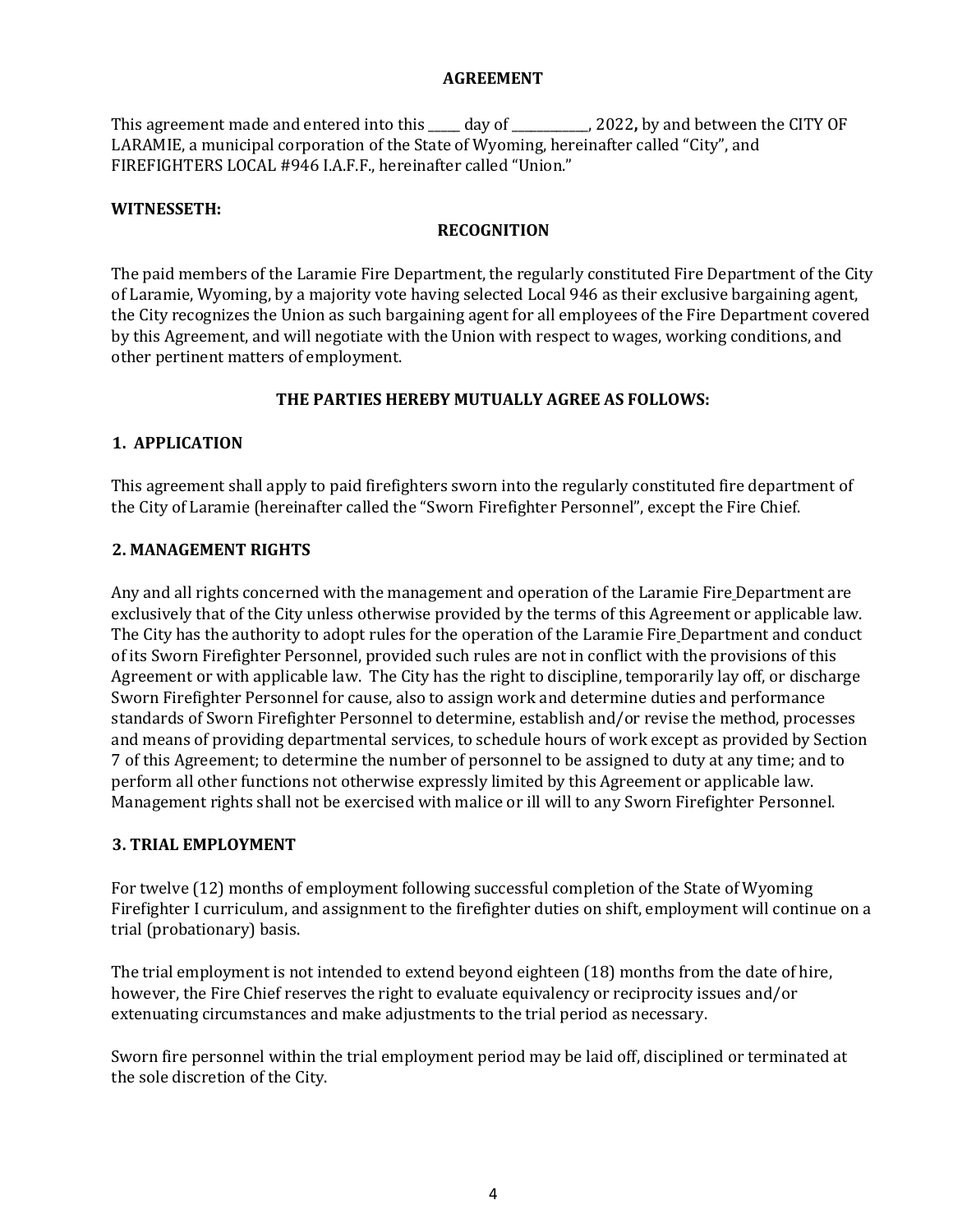## <span id="page-5-0"></span>**4. COMPENSATION**

The City and Local 946 agree to accept Table II-B, 2.5% steps, Firefighter through Fire Chief, as outlined in the Condrey and Associates, Inc. study dated March 2015, at 98% of market. (Appendix A, Fire Pay Plan).

Should the following conditions occur, all of which are wholly outside of the City's control and any of which would adversely affect the City of Laramie's fiscal condition and General Fund revenue collections, the City may suspend step increases under the compensation plan upon thirty (30) day notice to the Union President. Suspension of the compensation plan will trigger renegotiation of step increases for the following fiscal year.

- 1. Removal of the Hardship Component of the State Supplemental Distribution revenue.
- 2. Reduction in State Supplemental Distribution revenue to an amount below an annual average of \$5M over a biennium period, with consideration in 2nd year of biennium of any legislative changes to the supplemental distribution.
- 3. Other major operating revenue sources, including Sales and Use Tax, do not experience material, adverse changes during the previous fiscal year, and no changes of this type are forecast for the upcoming fiscal period.

If a vacancy occurs in a rank above firefighter, and a valid promotional list exists, the promotion to that position will take place within thirty (30) days from the date of the vacancy. This rule will not apply if there is any appeal, grievance, hearing, etc., in progress disputing the promotional test or list. For purposes of this rule, the term vacancy applies to a position that the City has determined will be filled.

The City agrees to pay a one-time stipend to every Sworn Firefighter personnel for maintaining excellent service during unprecedented times. This one-time, one thousand-dollar (\$1,000.00) net stipend will be included in the May 2022 regular wage payment and be paid to Sworn Firefighter personnel employed prior to September 1, 2021 and employed as of May 1, 2022.

The City agrees to pay an additional one-time stipend to every Sworn Firefighter personnel. This onetime, one thousand dollar (\$1,000.00) net stipend will be included in the December 2022 regular wage payment and be paid to Sworn Firefighter personnel employed prior to July 1, 2022 and employed as of December 1, 2022 and is contingent upon the renewal of the general purpose, "5<sup>th</sup> Cent," tax.

Each Sworn Firefighter personnel within the F1-Firefighter pay grade will receive a cost of living increase of 3.5% by the adjustment of the current Fire Pay Plan (Appendix A) effective July 1, 2022.

Each Sworn Firefighter personnel within the F2-Equipment Operator, F3-Company Officer, F4-Shift Commander, and F40-Division Chief pay grades will receive a cost of living increase of 2.5% by the adjustment of the current Fire Pay Plan (Appendix A) effective July 1st, 2022.

The City agrees it will not suspend merit step increases in fiscal year 2023; Sworn Firefighter Personnel will have the opportunity for an annual step increase on their anniversary/review date during fiscal year 2023.

The negotiating team for IAFF, Local 946 agrees to communicate with its membership the additional week of pay scheduled to occur in fiscal year 2023. Due to the hours, rather than salary, based payroll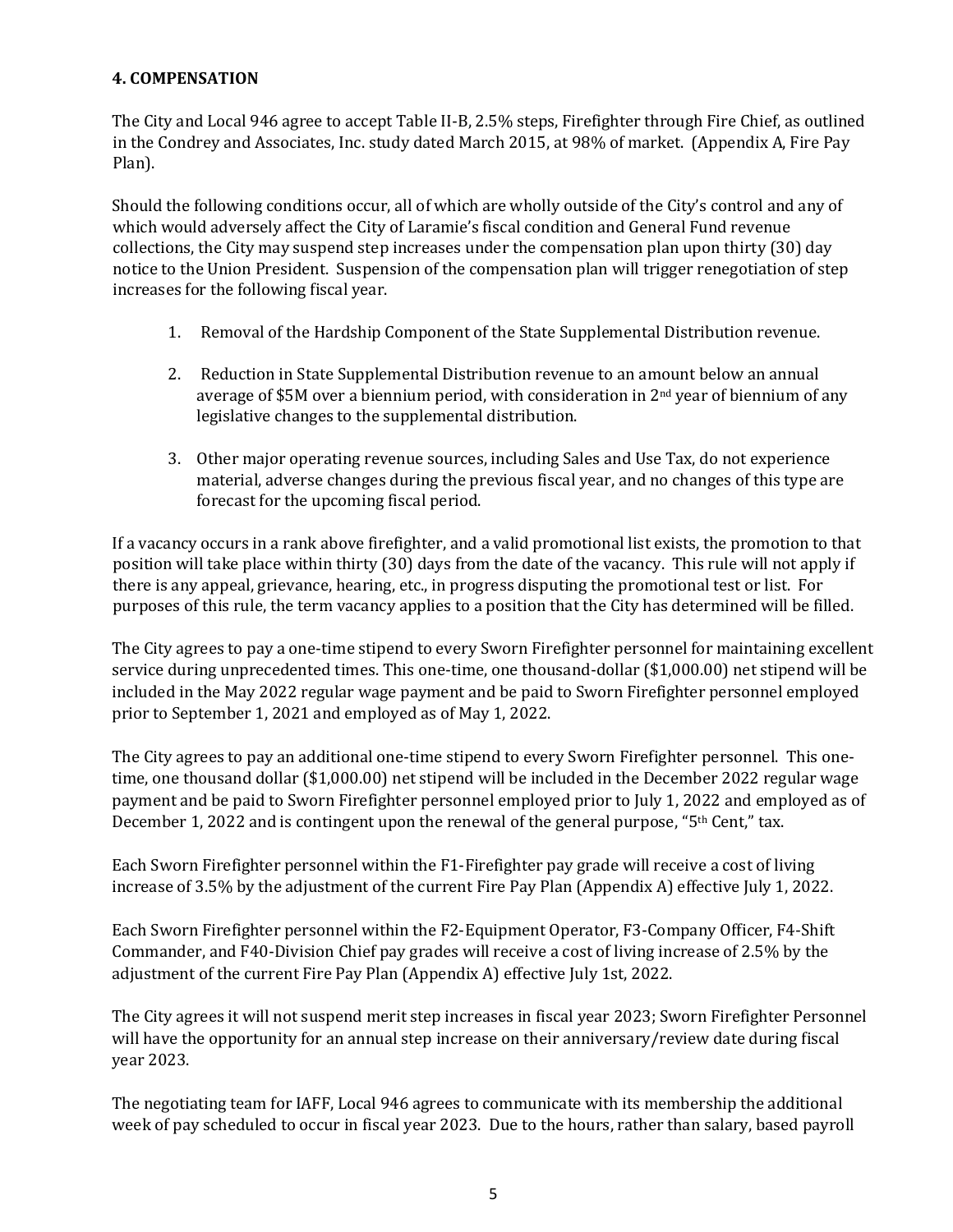for non-exempt employees, the City must intermittently increase the annual pay period cycle to fiftythree (53) weeks to ensure compensation for all hours worked. In most years, the annual pay period cycle spans fifty-two (52) weeks or three hundred sixty-four (364) days. An intermittent longer annual pay period cycle is necessary due to actual calendar years containing three hundred sixty-five (365) or three hundred sixty-six (366) days, rather than three hundred sixty-four (364) days. In fiscal year 2024, the annual pay period cycle will return to fifty-two (52) weeks.

The City and IAFF Local 946 agree to jointly conduct a market wage study between December 2022 and February 2023 and to share the cost of the study. The IAFF Local 946 agrees to contribute an amount not to exceed half, or fifty percent, of the total cost of the study. The Parties agree that they prefer to utilize Graves Consulting, if available, to update compensation data for the same labor market area/employers that were surveyed in 2020.

The City and IAFF Local 946 agree to a limited scope of bargaining during March 2023 to focus solely upon compensation matters between the parties through the review of data from the afore mentioned jointly commissioned market wage study to negotiate any revisions to the Fire Pay Plan (Appendix A) as may be desired by the Parties.

## <span id="page-6-0"></span>**Pay differentials**

Shift Trainers and EMS Coordinator—Shift Trainers are those individuals who have been designated by the Chief to be their shift representative to provide and prepare training activities for the department. The EMS Coordinator shall be designated by the Chief to provide and prepare emergency medical training activities for the department. Those individuals shall be compensated for the additional responsibilities by receiving an additional two hundred dollars (\$200.00) per month.

Members, excluding Chief Officers, assigned to the Fire Prevention Bureau shall receive monthly Fire Prevention Pay in the amount of three hundred fifty dollars (\$350.00) per month.

Members, excluding Chief Officers, assigned to the Training Division on a forty (40) hour work schedule, shall receive Training Pay in the amount of three hundred fifty dollars (\$350.00) per month.

## <span id="page-6-1"></span>**Ambulance Runs**

Sworn Firefighter Personnel who perform their duty on transfer ambulance runs shall be paid meal allowances. Sworn Firefighter Personnel will document time of arrival for meal allowance according to table. Ambulance transfer meal allowances will be submitted through payroll by on-duty Shift Commander and, per internal revenue service codes, will be considered taxable income. The following meal allowances will apply during the stated time frames based on time of arrival at destination:

| 12 am -10 am                                  | <b>Breakfast</b> | \$15.00 |
|-----------------------------------------------|------------------|---------|
| $10:01-4:00$ pm                               | Lunch            | \$17.00 |
| $\frac{4:01 \text{ pm} - 11:59 \text{ pm}}{}$ | Dinner           | \$28.00 |

# <span id="page-6-2"></span>**Promotions**

When a Sworn Firefighter Personnel earns a promotion, the Sworn Firefighter Personnel's hourly rate, based on the pay plan in effect will be placed in the lowest step in the new range that will provide a minimum increase in hourly rate, based on the pay plan in effect of five percent (5%). Once a Sworn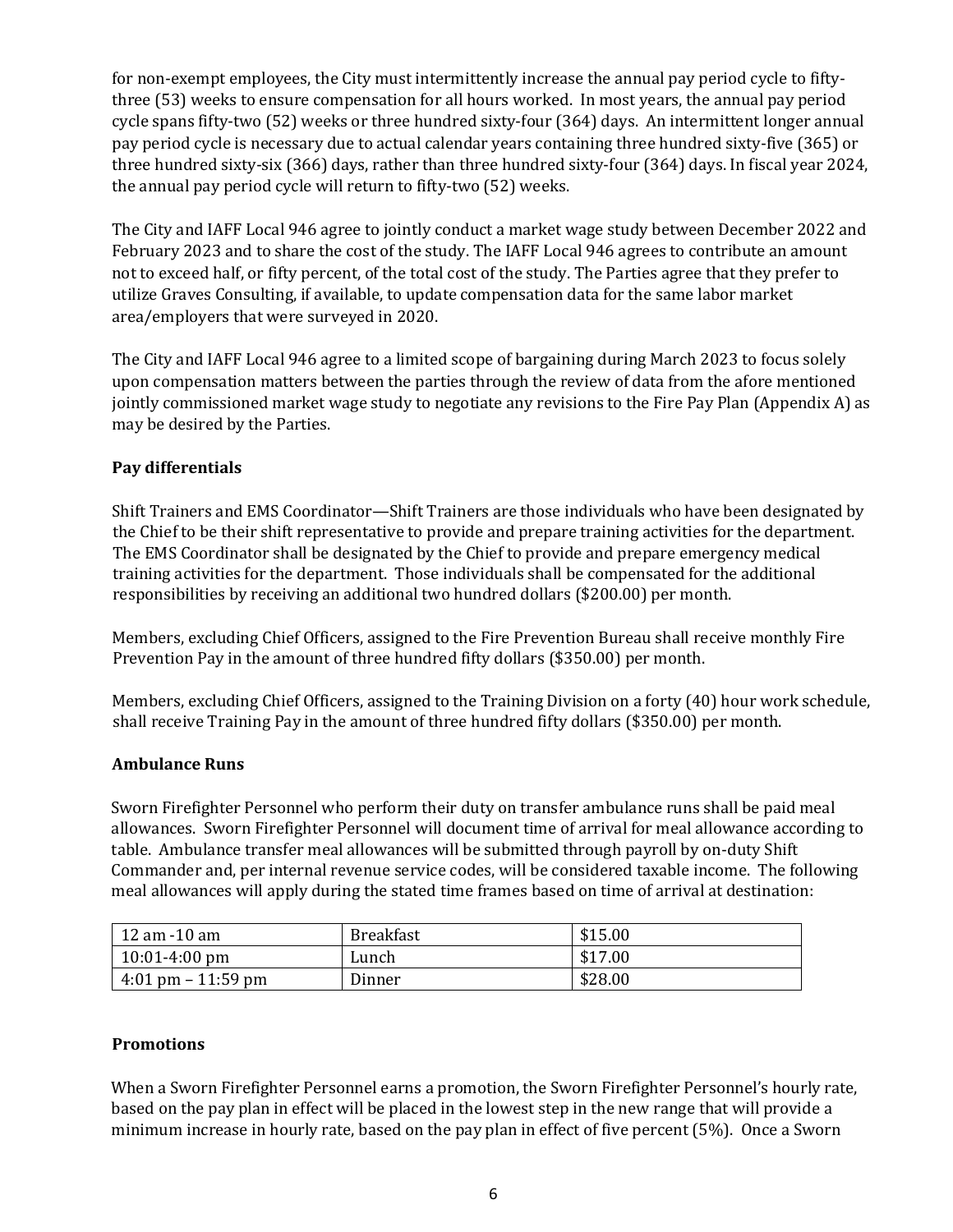Firefighter Personnel completes the twelve (12) month introductory period with a satisfactory performance appraisal, the Sworn Firefighter Personnel's hourly rate, based on the pay plan in effect will move to the next step in the range.

## <span id="page-7-0"></span>**Step Increases**

All step increases are dependent upon a satisfactory performance appraisal including requirements as specified in the job descriptions, recommendation of the Shift Commander or Division Chief and approval of the Chief. Step increases are effective on the first  $(1<sup>st</sup>)$  day of the month following completion of the introductory period.

# <span id="page-7-1"></span>**Acting Pay**

Whenever any Sworn Firefighter Personnel is assigned by the Fire Chief to work in a higher classification in an acting capacity, he/she shall receive a five percent (5%) increase in hourly rate, based on the pay plan in effect for the duration of the assignment. A minimum of one (1) hour of such acting pay shall be paid for any such assignment. After the first  $(1<sup>st</sup>)$  hour, such pay adjustment shall be broken down into one-half (1/2) hour increments. A member assigned to work in a higher classification in an acting capacity, will be certified by the training division and the Chief, that he/she is capable of performing such duties.

## <span id="page-7-2"></span>**Hourly Rate Rounding**

Pay computations will be computed by the software in use by the City of Laramie Finance Department and will be considered to be the official pay calculation.

## **Hours Worked**

For the purposes of calculating overtime, vacation leave, injury leave, parental leave, compensatory time, bereavement and wellness leave will be included as hours worked.

## <span id="page-7-3"></span>**5. DEFERRED COMPENSATION**

For Sworn Firefighter Personnel employed after June 30, 1992, who have completed twelve (12) months of service, the City shall contribute as follows: If the member enrolls in one of the City's 457 plan*s*, the City shall match that Sworn Firefighter Personnel's contributions to the plan up to a maximum of one hundred fifty dollars (\$150.00) per month. Sworn Firefighter Personnel who enroll in any city 457 plan are subject to all terms and conditions of the plan and of the Internal Revenue Code. For members employed after June 30, 1992, who do not enroll in the City's 457 plan, the City shall make no contribution. This shall continue until the end of the thirtieth (30th) year of continuous employment or until separation, whichever occurs first.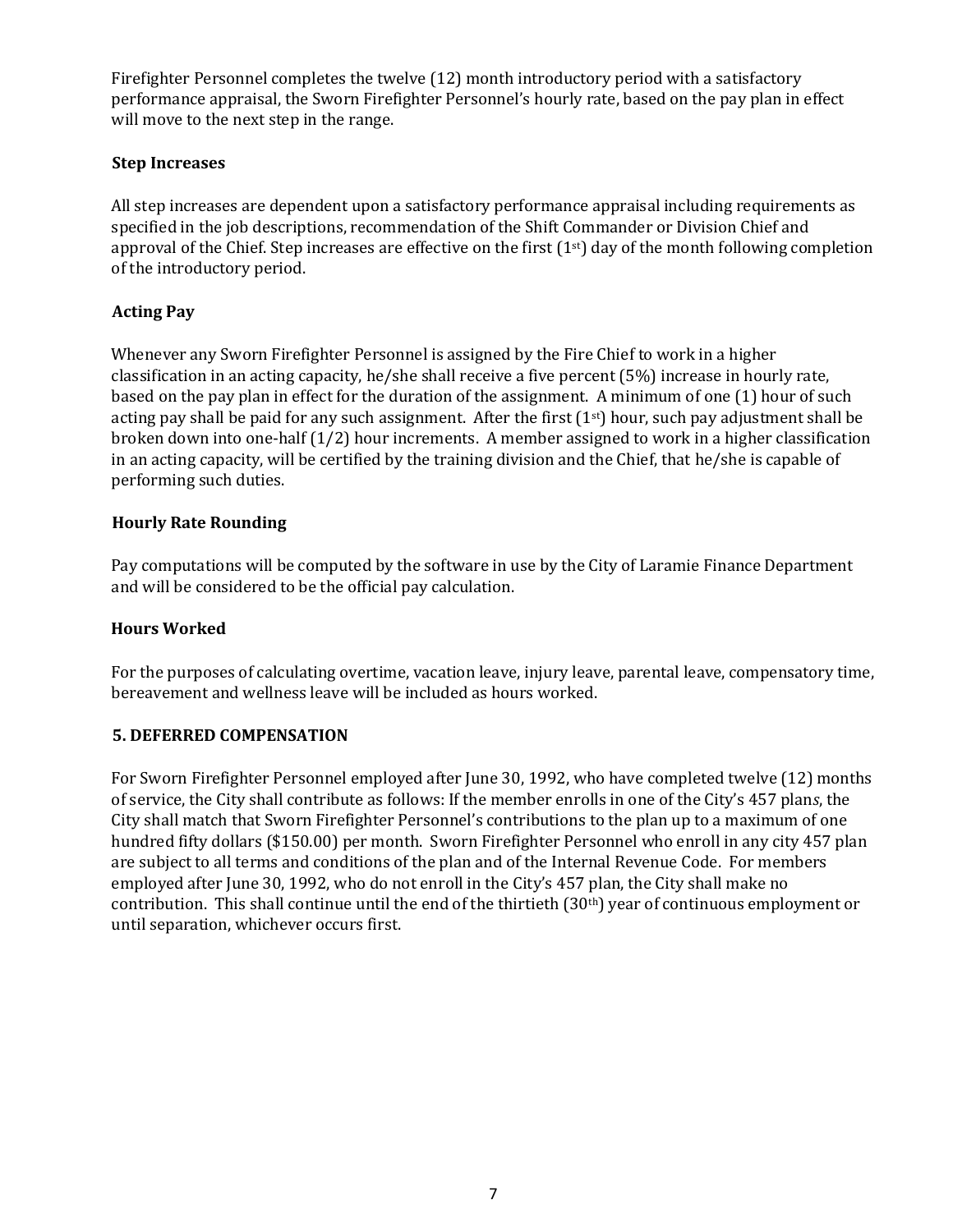## <span id="page-8-0"></span>**6. PENSION CONTRIBUTION**

The City's contribution to the Wyoming Retirement System Paid Fire B Pension Plan on behalf of each sworn firefighter shall be the statutorily required employer contribution plus an additional 1.225% of the employee's statutorily required contribution.

## <span id="page-8-1"></span>**7. WORK SCHEDULE**

The schedules and hours of work shall consist of an average workweek consisting of twenty-four (24) hour shifts and on a three (3) platoon basis. The City reserves the right to assign personnel to a seven (7) day, Forty (40) hour FLSA cycle and a forty (40) hour per week schedule.

## <span id="page-8-2"></span>**8. OVERTIME PAY**

Sworn Firefighter Personnel who work in excess of two hundred four (204) hours in their twenty-seven (27) day work cycle shall be paid overtime at the rate of one and one-half  $(1 \frac{1}{2})$  times their regular hourly rate based on two thousand seven hundred sixty-three (2763) hours per year as reflected in the pay plan.

Sworn Firefighter Personnel called back to duty due to emergency calls, fire alarm response or any type of emergency shall receive overtime pay or equivalent compensatory time off at one and one-half  $(1 \frac{1}{2})$ times their regular hourly rate of pay based on two thousand seven hundred sixty-three (2763) hours per year as reflected in the pay plan, except for holidays where overtime pay or equivalent compensatory time off is at two and one-half (2 ½) times their regular hourly rate of pay. A minimum of one (1) hour of overtime shall be paid for any call back and shall be broken down into one-half (1/2) hour increments for all time after the first  $(1<sup>st</sup>)$  hour. The Fire Chief has authority to approve overtime or compensatory time requests.

Sworn Firefighter Personnel called back to duty in order to bring a platoon to full strength shall be compensated for each hour worked on the basis of one and one-half  $(1 \frac{1}{2})$  times their regular rate of pay based on two thousand seven hundred sixty-three (2763) hours per year as reflected in the pay plan.

Sworn Firefighter Personnel checking out pagers for a twelve (12) hour shift shall receive a minimum of one (1) hour of overtime pay at one and one-half  $(1 \frac{1}{2})$  times their regular hourly rate of pay based on two thousand seven hundred sixty-three (2763) hours per year as reflected in the pay plan. All such personnel called in for emergency duty shall receive overtime pay at the rate specified under Section 8 of this contract in lieu of the afore mentioned compensation.

Forty (40) hour Sworn Firefighter Personnel, with the exception of the Division Chief, called back to duty for any type of emergency shall receive overtime pay at one and one-half  $(1 \frac{1}{2})$  times their regular hourly rate. Forty (40) hour personnel called back to duty for administrative purposes shall receive compensatory time off.

The Chief on Call will receive one (1) hour of earned compensatory time per twelve (12) hour period for being on call. Nonexempt personnel assigned the role of Chief on Call shall also receive one (1) hour of overtime pay per twenty four (24) hour period and one and one half  $(1 1/2)$  times their regular hourly rate of pay based on two thousand seven hundred sixty-three (2763) hours per year as reflected in the pay plan. All such personnel called in as the Chief on Call for emergency duty shall receive overtime pay at the rate specified under Section 8 of this contract in lieu of the afore mentioned compensation. The City shall have the sole authority to determine the responsibilities of the Chief on Call and the personnel assigned to that role.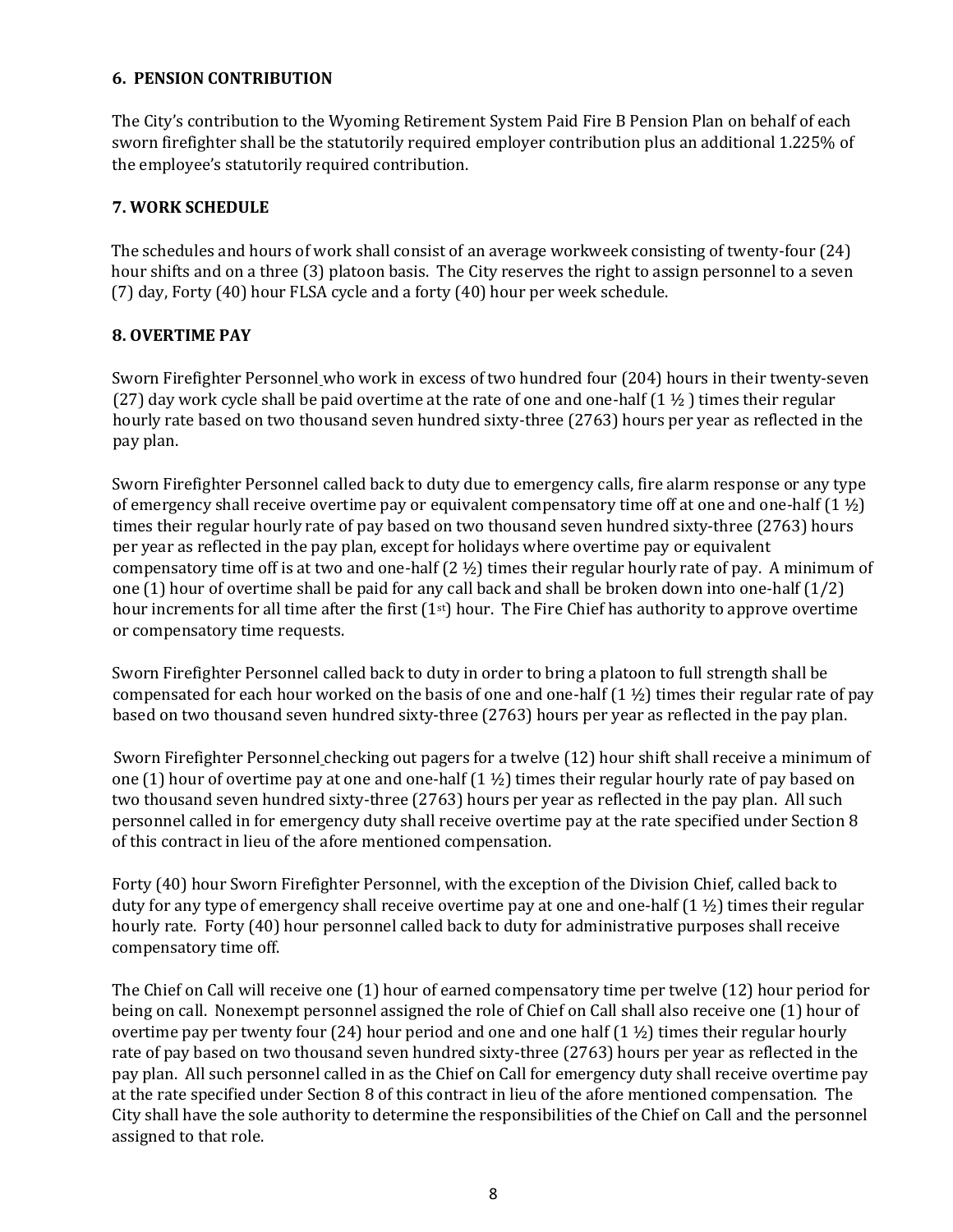Sworn Firefighter Personnel assigned to a forty (40) hour work week will be paid overtime for all time in excess of forty (40) hours in any given week. Overtime will not be paid on a daily basis. There will be no pyramiding of holidays, Sundays, daily or weekly overtime payments involving the same hours of labor.

For the purpose of overtime computation, the City will follow all applicable local, state and federal guidelines.

The Fire Chief shall designate those department meetings or training activities outside normal assigned hours, which he/she deems to be mandatory for any Sworn Firefighter Personnel of the Fire Department. The City shall compensate Sworn Firefighter Personnel attending such meetings/training in overtime or compensatory time off at one and one-half  $(1\frac{1}{2})$  times the actual time spent or overtime pay at one and one-half (1½) times their regular hourly rate of pay based upon two thousand seven hundred sixty-three (2763) hours per year as reflected in the pay plan.

## <span id="page-9-0"></span>**9. HOLIDAYS**

Holidays for the City of Laramie Fire Department are:

New Year's Day Presidents Day Memorial Day Independence Day Labor Day Veteran's Day Thanksgiving Day Friday after Thanksgiving Day Christmas Day

In the event the City grants any City employee more than nine (9) holidays annually, Sworn Firefighter Personnel shall be granted such additional holiday or holidays. If an additional, one-time holiday is granted by the City to any City employee, then personal leave in shift equivalent shall be granted to Sworn Firefighter Personnel who work on the one-time designated holiday. Such leave will be available for the employee to use within twelve (12) months.

Holidays are to be observed on the day of the holiday, or according to the following guidelines:

Sworn Firefighter Personnel whose regular working days are Monday through Friday are not required to work on the holiday or on the day on which holidays are observed, and:

If a Holiday falls on Saturday, it shall be observed on Friday.

If a Holiday falls on Sunday, it shall be observed on Monday.

Sworn Firefighter Personnel whose regular working days are other than Monday through Friday shall observe the holiday on the day of the observed holiday. If all nine (9) holidays do not equally distribute (three (3) per shift) during the vacation calendar year (Feb-Jan), then holidays will be adjusted to balance the number of holidays each shift is assigned to work as determined by the Fire Chief.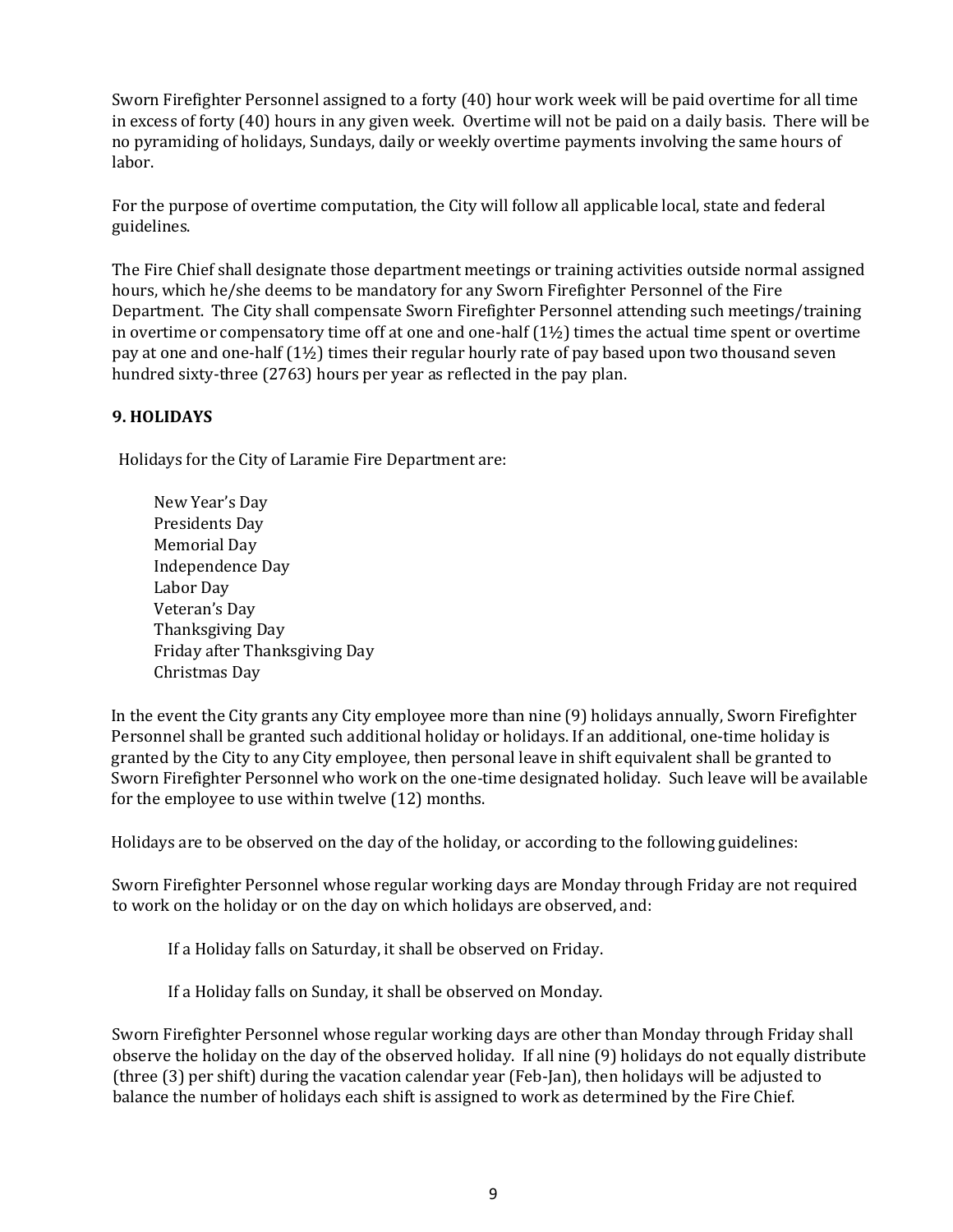Sworn Firefighter Personnel whose working days are Monday through Friday (staff) shall receive pay for the holiday equal to eight (8) hours of straight time.

Sworn Firefighter Personnel who work on a designated holiday are compensated as follows:

Sworn Firefighter Personnel whose regular schedule requires them to work on a holiday shall receive two and one-half (2½) times their normal rate of pay for the number of hours worked on that holiday.

Sworn Firefighter Personnel whose regular schedule does not require them to work on a holiday and are required to work as mandatory holdover shall be paid at two and one half  $(2\frac{1}{2})$  times their normal rate for the number of hours worked on that holiday.

Sworn Firefighter Personnel whose regular schedule does not require them to work on a holiday and are required to attend a mandatory training session shall be paid at two and one-half (2½) times their normal rate for the number of hours worked on that holiday.

A holiday is recognized as the period that coincides with a regular shift (0800 to 0800).

## <span id="page-10-0"></span>**10. VACATION**

Each Sworn Firefighter Personnel shall be allowed vacation with pay as additional compensation for services rendered to the City. Vacation will accumulate at the rates specified below from the calendar date of employment for each full month of service. Only continuous service shall be applicable toward years of service for vacation. Sworn Firefighter Personnel in their first  $(1<sup>ST</sup>)$  year of employment shall accumulate vacation but shall not be allowed to receive any vacation until the completion of one (1) full year of employment. Persons who transfer to the Fire Department from another city department, with which they have one (1) or more years of continuous employment, shall be permitted to take vacation during their first (1<sup>st</sup>) year of employment with the Fire Department. If the employee's employment is terminated during the first (1<sup>sr</sup>) year, the employee shall receive no additional compensation for vacation. Department personnel with more than one (1) years' service whose employment is terminated are entitled to payment for unused vacation.

## **Vacation - Twenty-Four (24) Hour Personnel**

Vacation accrues according to the following schedule based on years of service for Sworn Firefighter Personnel. The accrual rate is expressed in terms of working shifts earned per month, (see following schedule).

| Service                     | <b>Accrual Rate</b> |
|-----------------------------|---------------------|
| 1st year                    | $6/12$ per month    |
| 2nd <sub>-3rd</sub> years   | 7/12 per month      |
| 4th-6th years               | 8/12 per month      |
| 7th-9th years               | 9/12 per month      |
| 10th-12th years             | $10/12$ per month   |
| 13th-15th years             | 11/12 per month     |
| 16th-18th years             | $12/12$ per month   |
| 19th-21st years             | 13/12 per month     |
| 22 <sup>nd</sup> and beyond | 14/12 per month     |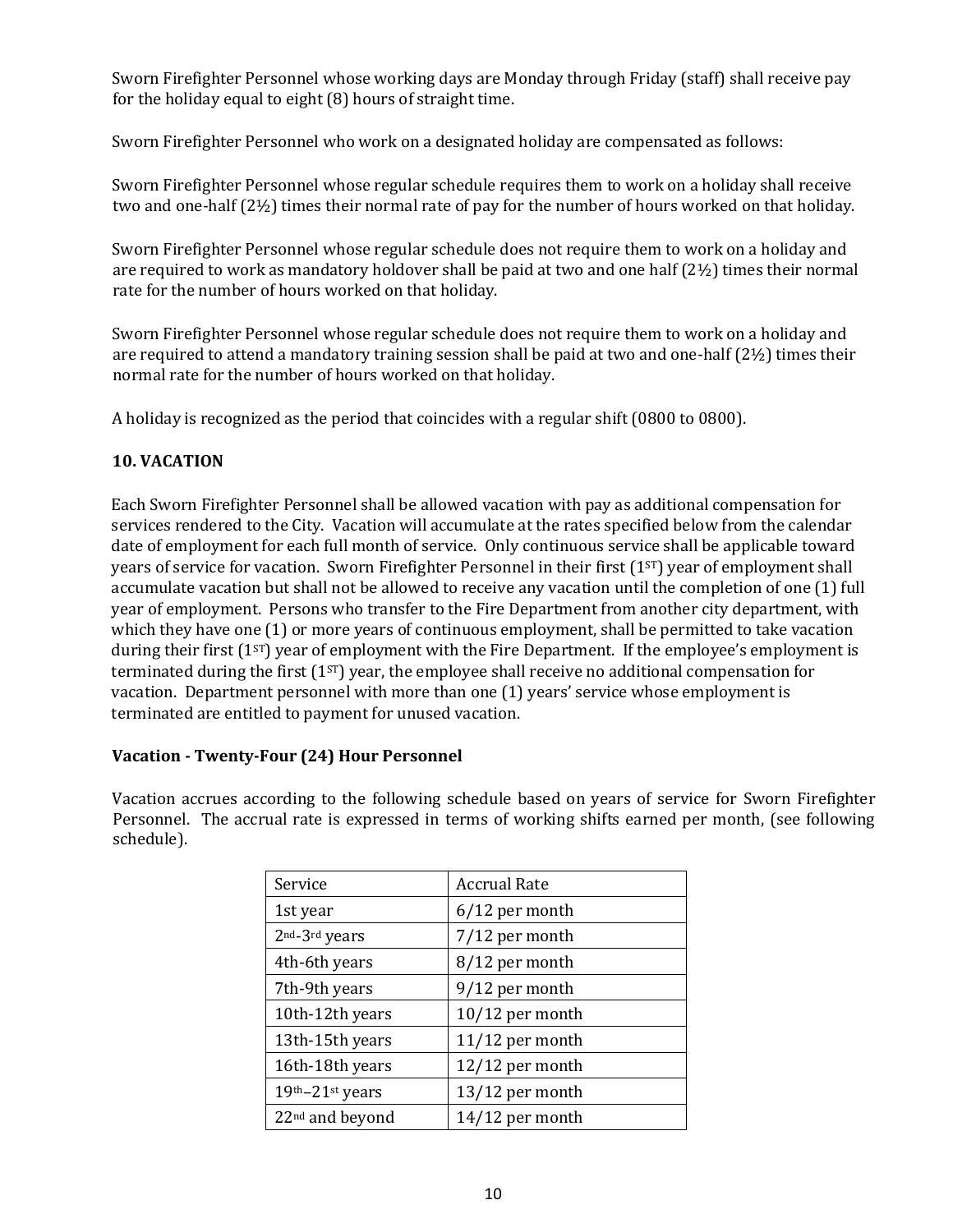## **Vacation - Forty (40) Hour Personnel**

| Service         | <b>Accrual Rate</b> | <b>Annual Accrual Amount</b> | Cap Amount   |  |  |
|-----------------|---------------------|------------------------------|--------------|--|--|
| 1st-3rd years   | 11.34/month         | 136.08 hours                 | 240.00 hours |  |  |
| 4th-6th years   | 13.34/month         | 160.08 hours                 | 240.00 hours |  |  |
| 7th-10th years  | 14.67/month         | 176.04 hours                 | 240.00 hours |  |  |
| 11th-14th years | 16.00/month         | 192.00 hours                 | 240.00 hours |  |  |
| 15th-17th years | 18.00/month         | 216.00 hours                 | 320.00 hours |  |  |
| 18th-20th years | 19.34/month         | 232.08 hours                 | 320.00 hours |  |  |
| 21st and beyond | 21.34/month         | 256.08 hours                 | 320.00 hours |  |  |

Vacation accrues according to the following schedule based on years of service for Sworn Firefighter Personnel. The accrual rate is expressed in terms of hours earned per month, (see following schedule).

Accrued vacation leave shall not be allowed to accumulate for more than eighteen (18) months for twentyfour (24) hour shift personnel and according to COL handbook for forty (40) hour personnel. Accrued vacation balance may not exceed the cap amount at the end of fiscal year. Accrued vacation above this cap shall be forfeited without financial compensation.

In exceptional circumstances, a Sworn Firefighter Personnel may be advanced vacation upon recommendation of the Fire Chief and approval of the City Manager. A Sworn Firefighter Personnel who has taken advance leave with pay beyond that earned at the time of termination shall make restitution for such leave; either by deduction from any amount owed him by the City or by cash payment.

Prior to Sworn Firefighter Personnel selecting guaranteed vacation, the Fire Chief may exclude a maximum of fifteen (15) dates per shift per year, for one (1) position, from eligibility as vacation choices.

Vacations shall be available on an individual basis at any time during the calendar year and shall be scheduled upon the choice made Sworn Firefighter Personnel with preference given to rank and length of service. All vacations are subject to approval of the Fire Chief. During the month of January, the Fire Chief shall be required to accept applications from Sworn Firefighter Personnel for vacations and shall approve all such applications, which are without apparent conflict by February 1st. Guaranteed vacation shall be chosen for the period from February 1<sup>st</sup> through January 31<sup>st</sup> of the next calendar year. Once approved during this period, such vacation shall be guaranteed to the Sworn Firefighter Personnel and shall not be subject to change unless by mutual agreement of the Fire Chief and the Sworn Firefighter Personnel involved. Any vacation not approved by February 1st shall be subject to approval by the Fire Chief only at the time the vacation is to begin, and approval shall be at the Fire Chief's discretion as to the time the vacation shall be taken.

Sworn Firefighter Personnel shall not be required to take all vacation shifts due them consecutively. Vacation may not be used in less than half-hour increments.

Sworn Firefighter Personnel shall be permitted to take accrued leave during the calendar year when staffing is adequate (i.e. no paid holdover is required), not to exceed two (2) Sworn Firefighter Personnel on staff on vacation leave concurrently under the present staffing level. Accrued vacation leave must be approved by the Fire Chief, or authorized authority.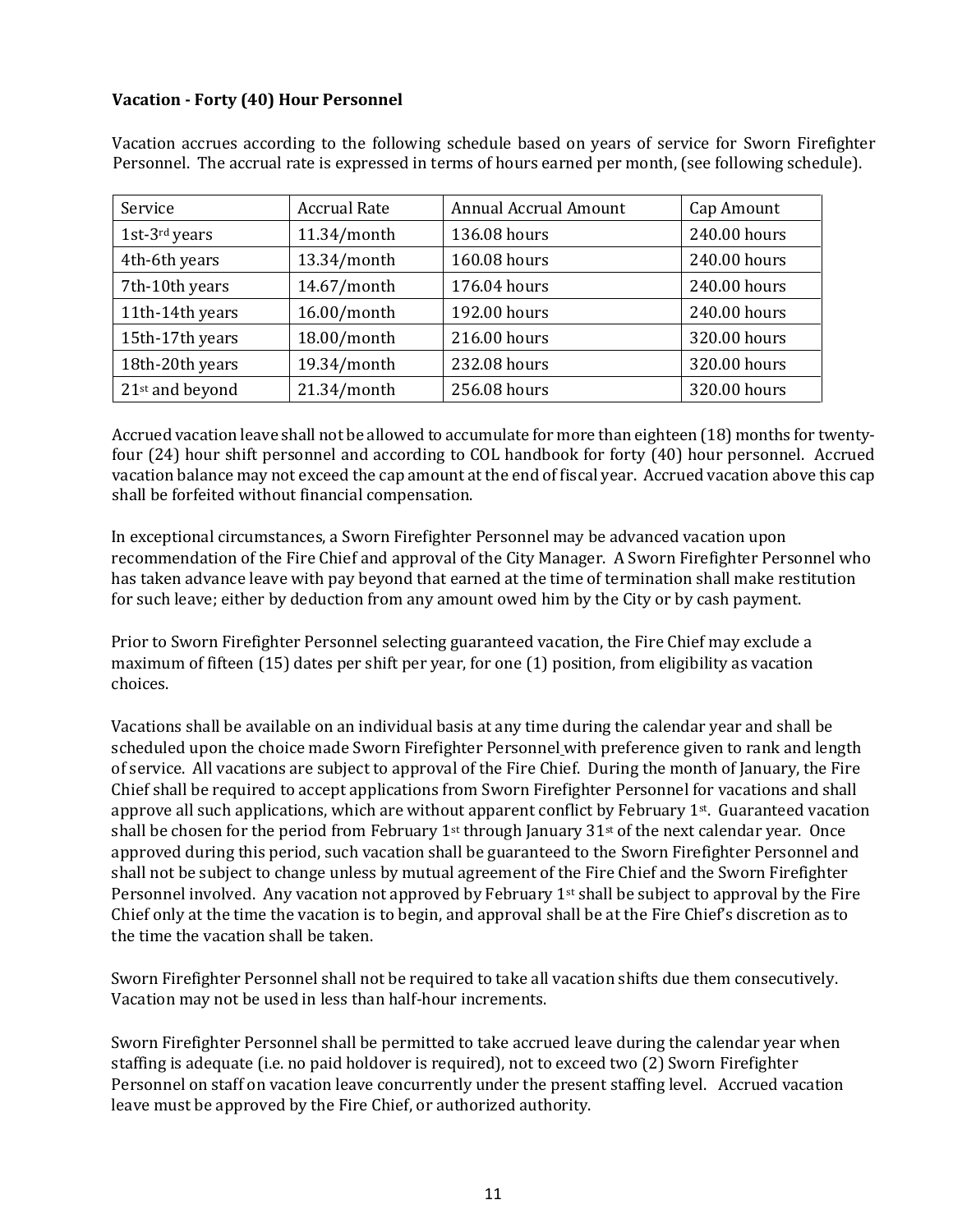For medical leave for legal dependents (as defined by the Internal Revenue Service) not covered under Section 14, any Sworn Firefighter Personnel may use vacation provided circumstances warrant. Vacation may be approved without regard to manning requirements.

Time permitting, the Sworn Firefighter Personnel must submit written application, including justification, to his/her immediate supervisor and receive prior approval for said vacation from the Fire Chief or his designated representative.

The Fire Chief will review all such cases after the fact. Sworn Firefighter Personnel will be "granted" leave without pay in the event the Fire Chief determines that said vacation is not justified. The Fire Chief may initiate disciplinary action, in addition to leave without pay, if it is determined that circumstances constitute an abuse of this provision.

## <span id="page-12-0"></span>**11. BEREAVEMENT LEAVE**

In case of death in the immediate family**,** forty **(**40) hour a week Sworn Firefighter Personnel may use a maximum of forty (40) work hours of paid bereavement leave twenty-four (24) hour Sworn Firefighter Personnel may use forty-eight (48) hours bereavement leave. This paid leave is intended for bereavement activities including travel if necessary Sworn Firefighter Personnel may request additional time off from their supervisor, if approved, vacation or compensatory time may be used.

Immediate family is defined as the Sworn Firefighter Personnel's parent, grandparent, sibling, child, grandchild, spouse, stepparent or stepchild and equivalent relationships by marriage.

# <span id="page-12-1"></span>**12. INJURY LEAVE**

Any Sworn Firefighter Personnel whose classification is such that he/she is entitled to receive Worker's Compensation benefits in the event of injury and who suffers an injury resulting in Temporary Total Disability as defined by Wyoming Worker's Compensation Act shall be entitled to receive an Injury Leave Benefit from the City. Any such Sworn Firefighter Personnel shall be required to file a claim for said Temporary Total Disability as required by Wyoming Statute as soon as possible after the injury. Injury Leave Benefits shall consist of the Sworn Firefighter Personnel's normal salary wage payment, based on the hours worked for the employee's assigned shift less the amount received by the Sworn Firefighter Personnel in Temporary Total Disability benefits. Injury Leave Benefits paid by the City shall be paid until such time as Temporary Total Disability benefits are ceased or for six (6) months from the date of the injury, whichever is shorter.

When a licensed health care provider releases an injured Sworn Firefighter Personnel to light duty, the city will make a written light duty offer. While on light duty assignments, the rate of pay will be based on two thousand seven hundred sixty-three (2763) hours per year as reflected in the pay plan and a two hundred and four (204) hour, twenty-seven (27) day FLSA cycle. Should the Sworn Firefighter Personnel refuse the light duty offer, the city shall discontinue the injury leave supplement (i.e., the difference between the Sworn Firefighter Personnel's wage payment based on the hours worked for the employee's assigned shift and the amount received in temporary total disability (TTD) benefits). In addition, the TTD benefit shall be reduced by two-thirds (2/3) of the TTD award.

It is the desire of the city to manage injury leave in the best manner possible ensuring the interests of the city and Sworn Firefighter Personnel are best served. If a Sworn Firefighter Personnel has been on injury leave for an extended period of time and a light duty assignment is not an option, the Sworn Firefighter Personnel may be assigned to a forty (40) hour, seven (7) day FLSA cycle with a rate of pay based on two thousand eight (2080) hours per year.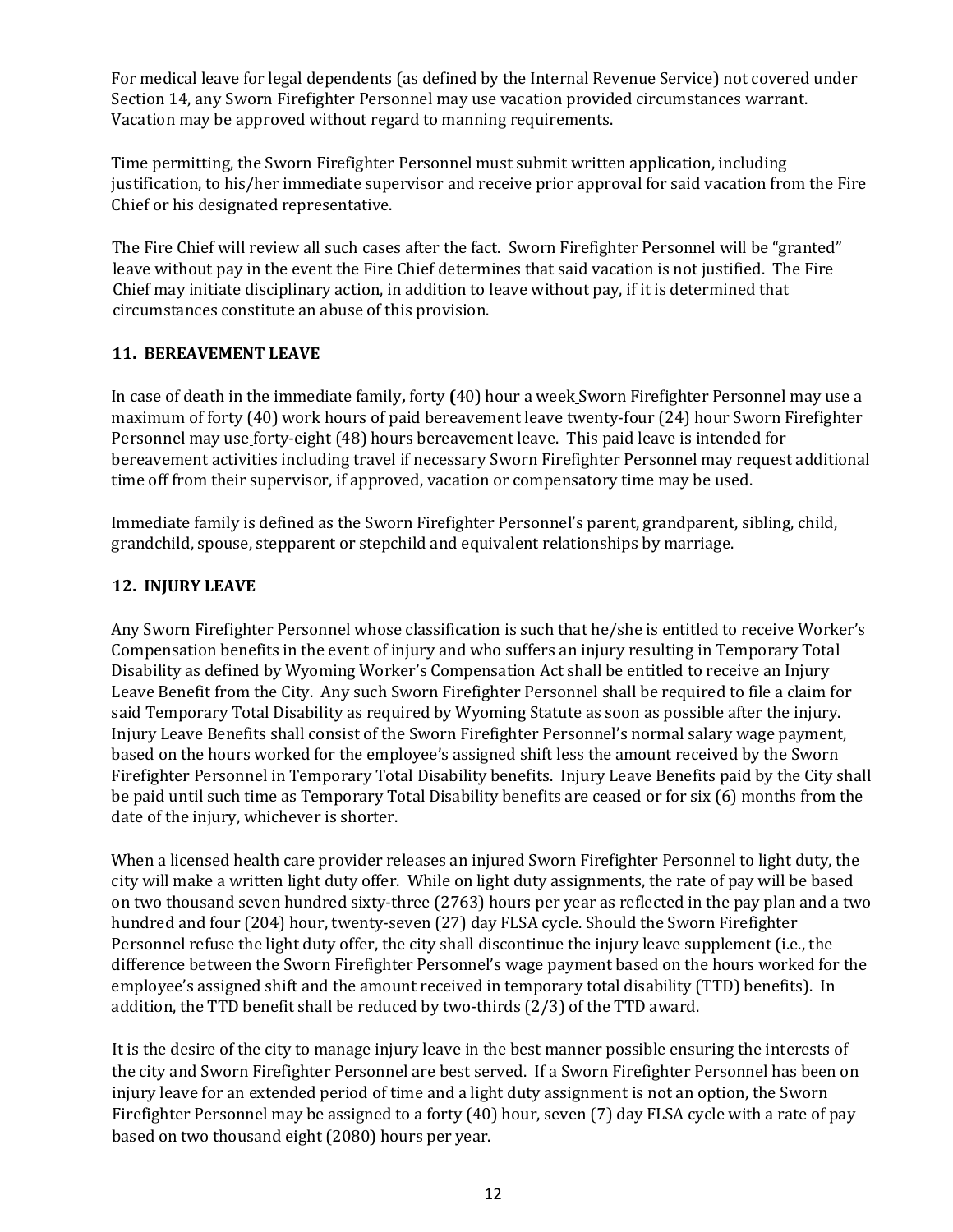Time lost from duty under the provisions of this clause shall not be counted against sick leave time, nor shall the Sworn Firefighter Personnel be eligible for sick leave when the nature of the injury is covered under the Wyoming Worker's Compensation Act. If any Sworn Firefighter Personnel receiving benefits under the provisions of this clause has not returned to work within six (6) months of the date of the injury or at the time he/she ceased to receive Temporary Total Disability Benefits, whichever is sooner, his/her employment shall be terminated for medical reasons.

When a Sworn Firefighter Personnel or former Sworn Firefighter Personnel who has been receiving Temporary Total Disability Benefits becomes fit for return to work and his/her Temporary Total Disability Benefits are discontinued within eighteen (18) months of the date he/she became disabled, he/she shall be returned to service without any loss of grade, seniority or other privileges, provided that he/she has not been discharged or reduced in grade for cause.

Former Sworn Firefighter Personnel who have been receiving Temporary Total Disability Benefits for more than eighteen (18) months but who have thereafter become fit for work shall be given a priority, in the order of their original employment, upon application for any vacancy which cannot be filled by personnel within the department, provided that such former disabled Sworn Firefighter Personnel are then persons of good standing and qualified for such vacancy.

# <span id="page-13-0"></span>**13. PARENTAL LEAVE**

Sworn Firefighter Personnel are eligible for parental leave. Forty (40) hour a week Sworn Firefighter Personnel may be granted forty (40) hours of parental leave and twenty-four (24) hour shift Sworn Firefighter Personnel may be granted forty-eight (48) hours of parental leave. Parental leave may be used in addition to sick leave or leave with pay as specified in the following paragraphs.

A Sworn Firefighter Personnel may utilize sick leave for maternity leave only for the period of time, which the Sworn Firefighter Personnel physician designates as time when the Sworn Firefighter Personnel is physically unable to return to work.

Vacation may also be used in addition to parental leave and sick leave as detailed above. Leave without pay may be used if vacation is exhausted and additional time is needed. In no case shall the total period of leave related to birth or adoption of a child exceed six (6) months per occurrence.

## <span id="page-13-1"></span>**14. SICK LEAVE**

Sick leave shall not be considered as a privilege to be used at the Sworn Firefighter Personnel's discretion. It shall be allowed only in the case of necessity and actual sickness or disability or to meet dental or medical appointments. Sick leave shall be granted for the above events only for the Sworn Firefighter Personnel, Sworn Firefighter parent, child, spouse, stepparent or stepchild and equivalent relationships by marriage. Sick leave shall not be granted for injuries, illnesses or occupational diseases covered under the Wyoming Worker's Compensation Act in the form of Total Temporary Disability (TTD) payments.

A regular or probationary Sworn Firefighter Personnel who is incapacitated from the performance of his/her duties by illness, injury or pregnancy, or whose attendance is prevented by public health requirements, may be granted sick leave with pay.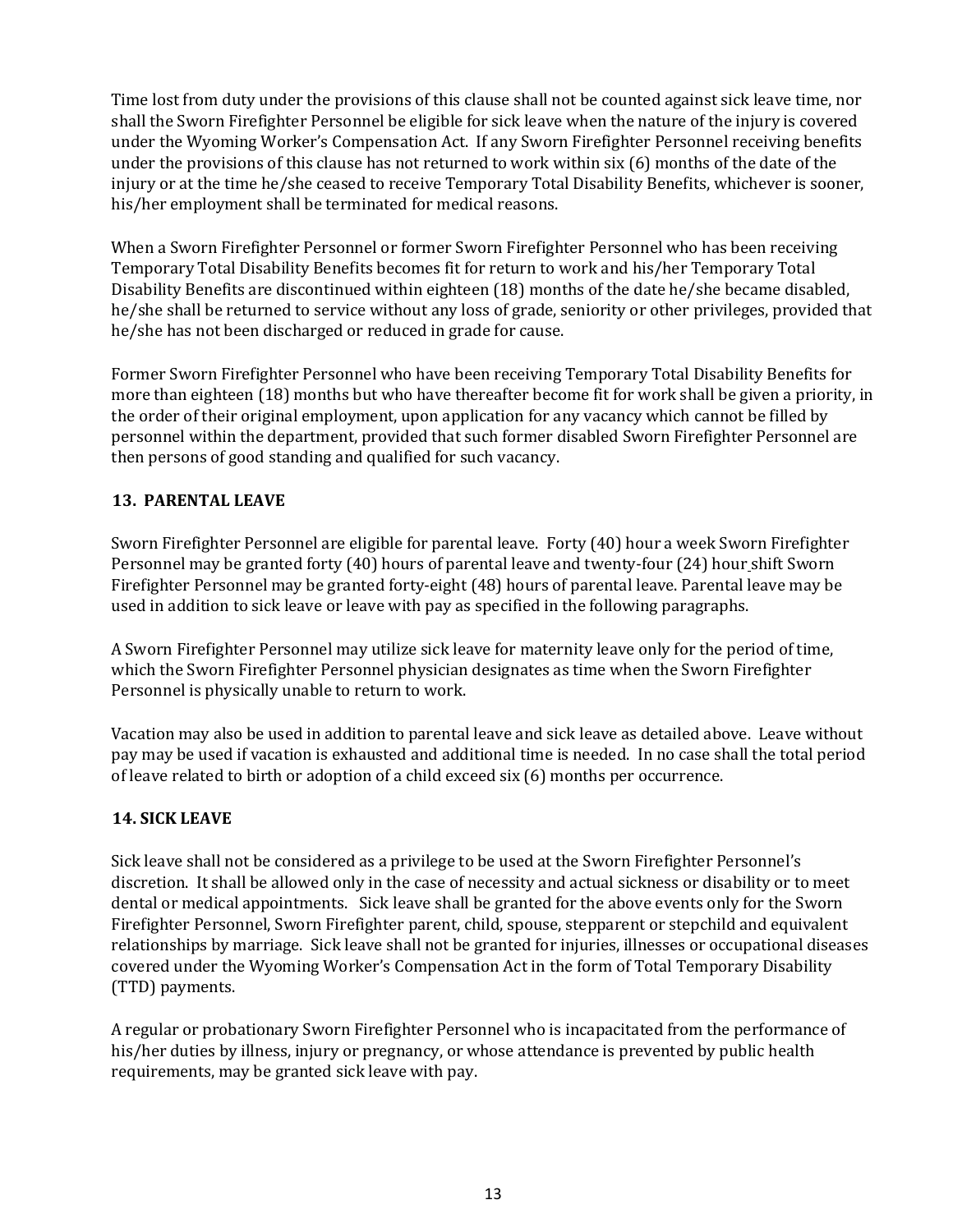Sworn Firefighter Personnel employees will accrue sick leave at a rate of one (1) shift per month for twenty-four (24) hour shift Sworn Firefighter Personnel and at a rate of one and one quarter (1.25) days per month for forty (40) hour per week Sworn Firefighter Personnel provided:

No Sworn Firefighter Personnel shall accrue any sick leave during any month in which the employee is on sick leave for fifty percent (50%) or more of the shifts or days he/she is scheduled to work during that month.

No Sworn Firefighter Personnel shall accrue any sick leave when the balance of sick leave available to him shall reach one thousand three hundred forty-four (1344) hours for twenty-four (24) hour shift Sworn Firefighter Personnel or nine hundred sixty (960) hours for forty (40) hour per week Sworn Firefighter Personnel.

Accrual for Sworn Firefighter Personnel, employed after July 1, 1992, shall begin at six (6) shifts and shall not be allowed in the first  $(1<sup>st</sup>)$  calendar month when the hire date is later that the  $15<sup>th</sup>$ of that month.

Credit for accrued sick leave shall be added to each Sworn Firefighter Personnel balance of available sick leave on the last day of each calendar month for the month just ending. Sick leave shall be subtracted from any Sworn Firefighter Personnel's available balance at the time it is taken in actual amounts not less than one-half (1/2) hour increments.

A Sworn Firefighter Personnel incapacitated beyond the period covered by sick leave may be paid for whatever vacation he/she has earned, and beyond that, may be granted leave without pay in accordance with the City of Laramie Employee Handbook. In addition, on recommendation of the Fire Chief and approval by the City Manager, advance sick leave pay may be granted, provided the City Manager shall determine the conditions under which the leave is granted, based on the merits of the particular case.

Sick leave shall be approved by the City Manager, except that he/she may delegate his/her authority to any subordinate or subordinates, as he/she deems appropriate. Normally a medical certificate or notarized statement will not be required. However, the City Manager or his/her subordinate(s) shall have the right to require a medical examination if it is considered appropriate.

Any Sworn Firefighter Personnel absent by reason of illness or injury shall, as soon as possible, inform the Fire Chief and keep him advised of his/her progress and expected return to duty date. Immediately upon return to duty following a leave period, a request form for sick leave must be completed.

If any Sworn Firefighter Personnel becomes ill while on vacation, he/she should report this illness to the Fire Chief as soon as possible. A statement from a reputable physician must be submitted verifying any period of illness. The City Manager may then charge this period to sick leave with pay instead of to the Sworn Firefighter Personnel's vacation. If this procedure is not followed, vacation will continue to be charged.

Sworn Firefighter Personnel employed prior to July 1, 2011 who leave employment shall be compensated for unused sick leave according to the following schedule at the following rates:

After ten (10) years of service and prior to (20) years of service the Sworn Firefighter Personnel shall be entitled to compensation equal to ten percent (10%) of his/her total accrued sick leave at his/her hourly rate at the time of separation.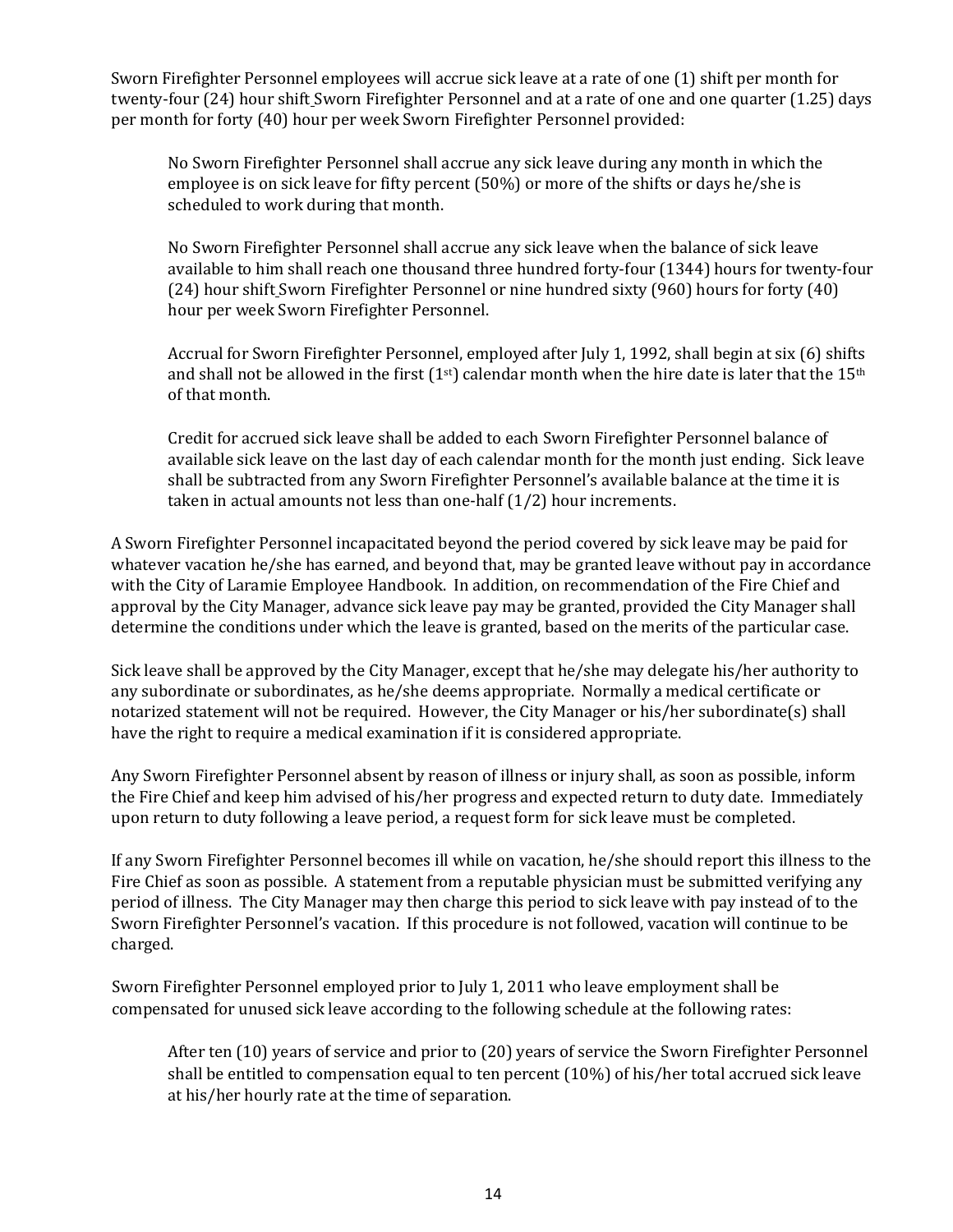After twenty (20) years of service the Sworn Firefighter Personnel shall be entitled to compensation equal to fifteen percent (15%) of his/her total accrued sick leave at his/her hourly rate at the time of separation.

Sworn Firefighter Personnel employed after July 1, 2011 who leave employment shall be compensated for unused sick leave according to the following schedule at the following rate:

After twenty (20) years of service the Sworn Firefighter Personnel shall be entitled to compensation equal to fifteen percent (15%) of his/her accrued sick leave at his/her hourly rate at the time of separation.

Any Sworn Firefighter Personnel discharged from service for disciplinary reasons will not be eligible for such compensation.

While any Sworn Firefighter Personnel is on Sick Leave (as defined in Section 14) or Injury Leave (as defined in Section 12), the Sworn Firefighter Personnel may not participate in any other paid employment outside of the department.

# <span id="page-15-0"></span>**15. UNIFORM CLEANING AND EQUIPMENT REPLACEMENT**

Each Sworn Firefighter Personnel who works twenty-four (24) hour shift shall be entitled to the dry cleaning of four (4) articles of uniform cleaning per calendar month and each Sworn Firefighter Personnel who works a forty (40) hour week shall be entitled to the dry cleaning of eight (8) articles per calendar month. Articles of uniform clothing that may be laundered shall not be dry cleaned under this entitlement.

No Sworn Firefighter Personnel shall be required to make any alterations, adjustments, repairs, or sewing to the uniforms or equipment as provided by the Department.

The City shall reimburse Sworn Firefighter Personnel for hearing aids, eyeglasses, contact lenses, or optical prescription facemasks destroyed during performance of duty at full replacement cost. The City shall reimburse Sworn Firefighter Personnel for the replacement of wristwatches up to a cost of seventy-five dollars (\$75.00) following the wristwatch being destroyed during the performance of duty. Determination as to the validity of loss and replacement value shall be made at the sole discretion of the Fire Chief.

## <span id="page-15-1"></span>**16. HEALTH INSURANCE**

Health insurance coverage is currently available for eligible City Sworn Firefighter Personnel including dependent coverage.

Benefits will be consistent with all Sworn Firefighter Personnel as outlined in City of Laramie Employee Handbook and enrollment documentation.

## <span id="page-15-2"></span>**17. INDEMNIFICATION**

The City shall indemnify all Sworn Firefighter Personnel against any judgment rendered against them individually, together with costs of litigation and attorney's fees, which result from the performance of their assigned duties.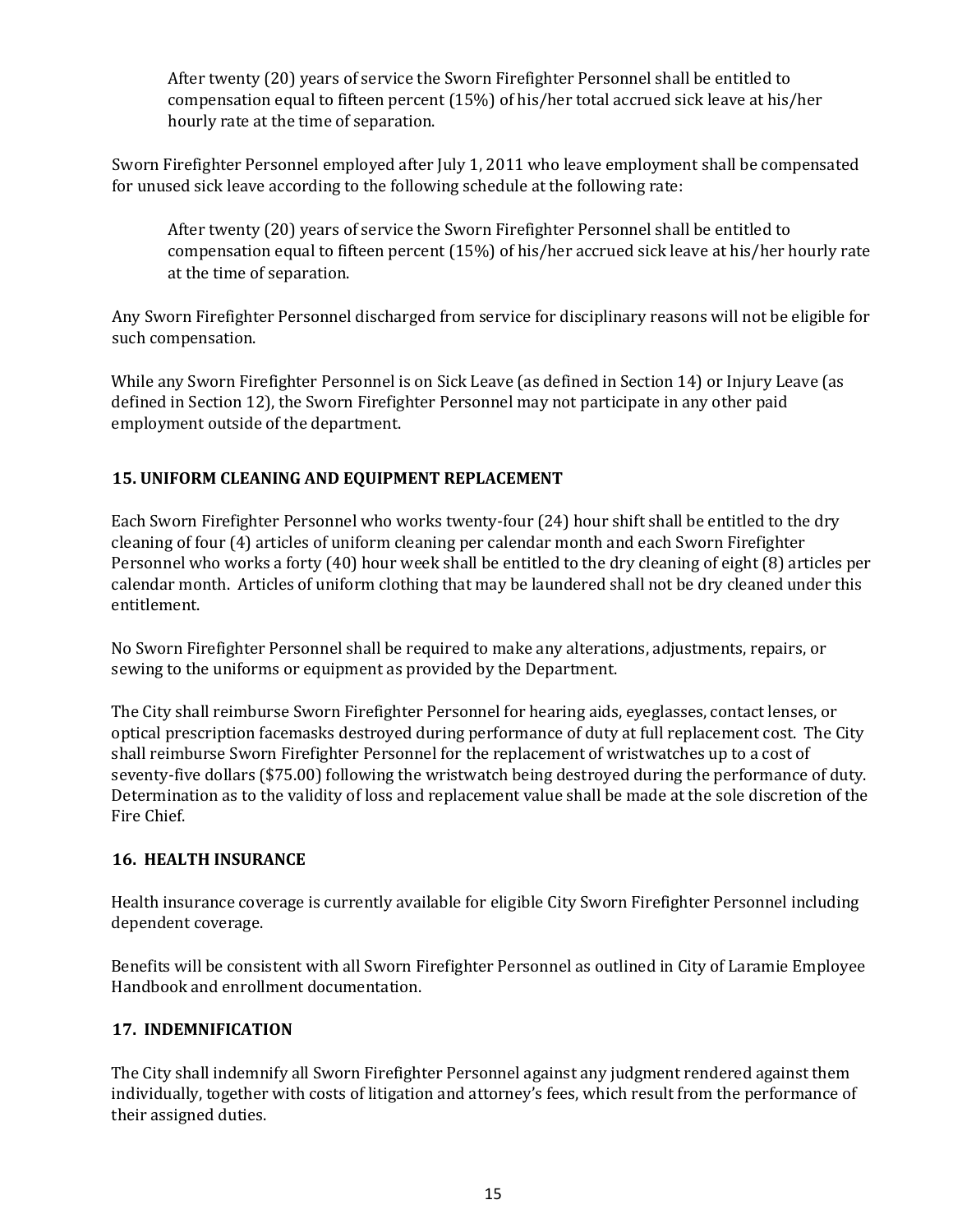## <span id="page-16-0"></span>**18. POLITICAL ACTIVITY**

Sworn Firefighter Personnel shall not use official authority or influence to interfere with or influence the result of an election or nomination for office; coerce a Sworn Firefighter Personnel to pay, lend or contribute anything of value to a party, committee, organization, department, or person for political purposes; or conduct any political activity on City time. Should a City Sworn Firefighter Personnel hold a public office and a conflict of interest arises with his/her duties as a Sworn Firefighter Personnel, the Sworn Firefighter Personnel will comply with State laws governing ethics and conflicts of interest and if applicable, Federal law.

If any Sworn Firefighter Personnel becomes a candidate for the Laramie City Council, or any other public office whether partisan or not, he/she may apply for and receive a leave of absence. If the primary job function performed by the Sworn Firefighter Personnel is in connection with an activity which is financed in whole or in part by federal loans or grants received by the City, the Sworn Firefighter Personnel may not be employed by the City and be a candidate for any partisan political office. Any Sworn Firefighter Personnel who is elected to a full-time public office shall resign employment prior to holding office. Any Sworn Firefighter Personnel who took a leave of absence and is unsuccessful in the election shall be reinstated.

Discrimination against any person in recruitment, examination, appointment, retention, discipline or any other aspect of personnel administration because of political opinion or affiliation is prohibited. No questions shall be asked on any application, examination or interview which would directly or indirectly require the disclosure of a person's political affiliation, preferences or opinions. Sworn Firefighter Personnel are prohibited from using political influence as an advantage in securing or making appointments or for other personal benefit for themselves or others in personnel matters.

## <span id="page-16-1"></span>**19. DRUG TESTING**

Periodic physical examinations including alcohol and drug screening tests will be required of all Sworn Firefighter Personnel. Positive, confirmed results will result in disciplinary and/or Administrative actions in accordance with Section 21.

All Sworn Firefighter Personnel subject to said tests shall be fully informed of the testing policy and procedures in writing before the test is administered. No Sworn Firefighter Personnel shall be tested until this information is provided to him/her.

Alcohol and drug screening tests will be administered under any or all of the following conditions:

- 1. During periodic physical examinations, no more often than once a year.
- 2. There is reasonable suspicion that Sworn Firefighter Personnel to be tested is under the influence of alcohol to any degree or is otherwise abusing a substance.
- 3. Chemical tests of Sworn Firefighter Personnel will be required immediately following work related incidents that involve serious or repetitive accidents causing death or personal injury to self or others and/or significant property damage.
- 4. Random testing of Sworn Firefighter Personnel will be conducted.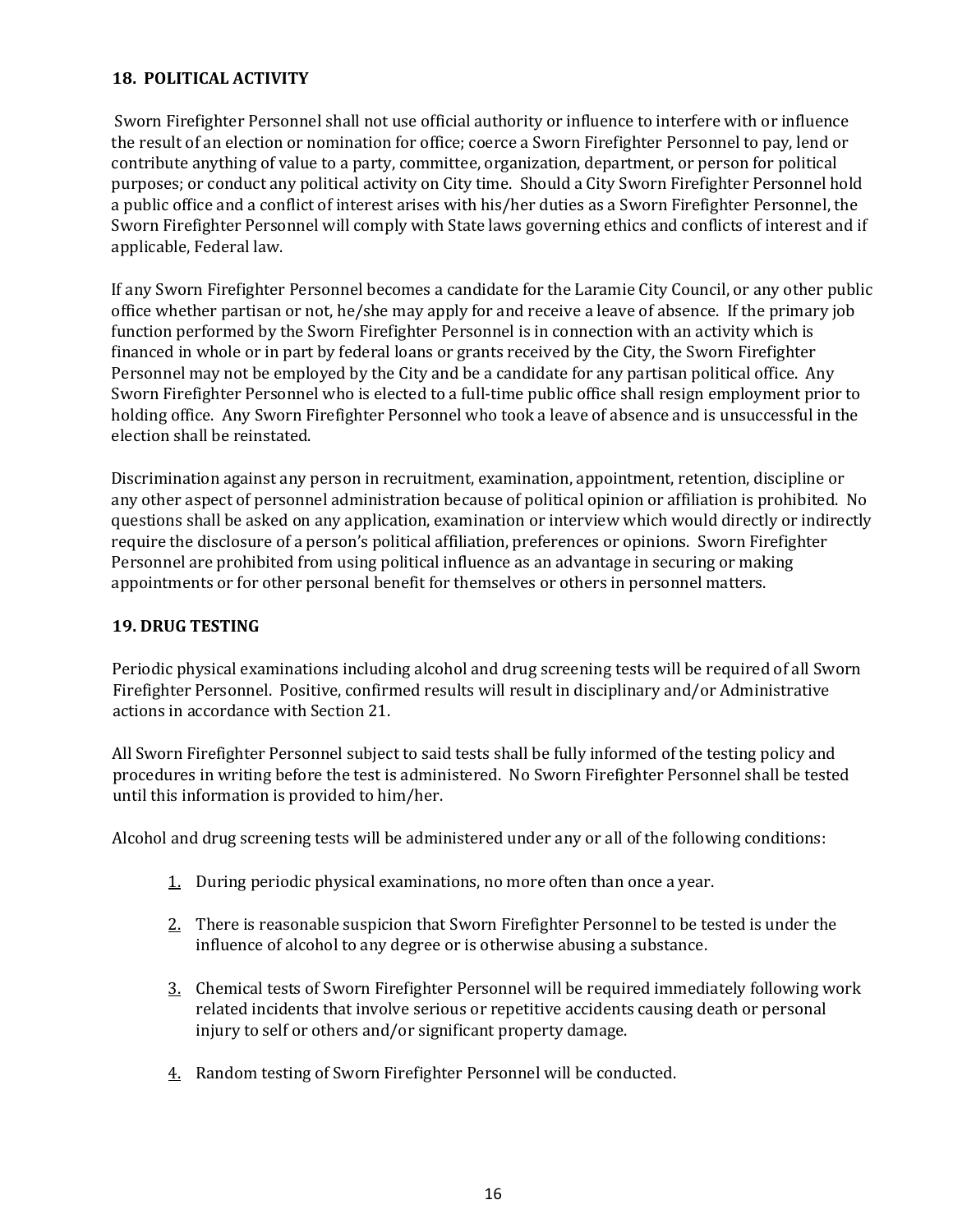The Sworn Firefighter Personnel to be tested shall be advised, in writing, of the fact that he/she will be tested and the reasons, therefore. If such notice cannot reasonably be provided prior to testing, it shall be provided as soon after testing as is reasonably possible.

Sworn Firefighter Personnel who refuse to submit to testing pursuant to the provisions of this Agreement shall be considered in violation of the City of Laramie Employee Handbook and shall be subject to disciplinary action.

Test results shall be treated with the same confidentiality as other Sworn Firefighter Personnel records.

A positive, confirmed test result will be the basis for immediate personnel action (e.g., reassignment in the workplace or relieved of duty) until an investigative or disciplinary review, if deemed necessary by the City, is concluded.

A Sworn Firefighter Personnel using prescription or over-the-counter medication is required to inform his or her supervisor if the medication may impair his or her ability to properly perform required duties. It is the Sworn Firefighter Personnel's responsibility to consult with his/her doctor regarding the nature of his/her duties and the interaction with the prescribed drug.

Sworn Firefighter Personnel will not report to work under the influence of alcohol or drugs and will not use alcohol or drugs during working hours. This policy applies to Sworn Firefighter Personnel who are being compensated for carrying pagers and to any Sworn Firefighter Personnel who are called back to duty.

It is recognized by all parties involved that it is every Sworn Firefighter Personnel's responsibility to enforce a drug and alcohol-free workplace. Sworn Firefighter Personnel who have a reasonable basis to believe that another Sworn Firefighter Personnel is under the influence of or is in possession of any controlled substance or alcohol while on duty shall immediately report the facts and circumstances to a supervisor. If the supervisor is the subject believed to be under the influence then the Sworn Firefighter Personnel shall report the incident to the Fire Chief, City Manager, or Human Resources or the Duty Chief on call.

A positive confirmed test result of alcohol and drug screening tests may result in disciplinary action including dismissal. A first-time detection under Section 21 with a BAC of .02 or less on a random test only shall not result in dismissal. It shall be the policy of the City, however, to consider seeking the rehabilitation of Sworn Firefighter Personnel with a self-admitted or detected alcohol or substance abuse problem. Exceptions shall be employees who have previously been referred one or more times for an alcohol or substance abuse problem. Sworn Firefighter Personnel in this category may be refused benefits under this Section. Sworn Firefighter Personnel who refuse to submit to screening pursuant to Section 21, shall be considered in violation of the City of Laramie Employee Handbook, and shall be subject to disciplinary action.

At any time, a Sworn Firefighter Personnel may voluntarily enter a chemical dependency program without fear of disciplinary actions against him. While undergoing evaluation and treatment, the Sworn Firefighter Personnel may receive the usual compensation and fringe benefits provided at his/her assigned position.

Upon the request of an individual Sworn Firefighter Personnel, the Sworn Firefighter Personnel shall be entitled to the presence of a Union representative during the administration of any chemical test administered pursuant to this Agreement. If, however, a Union representative is unavailable or not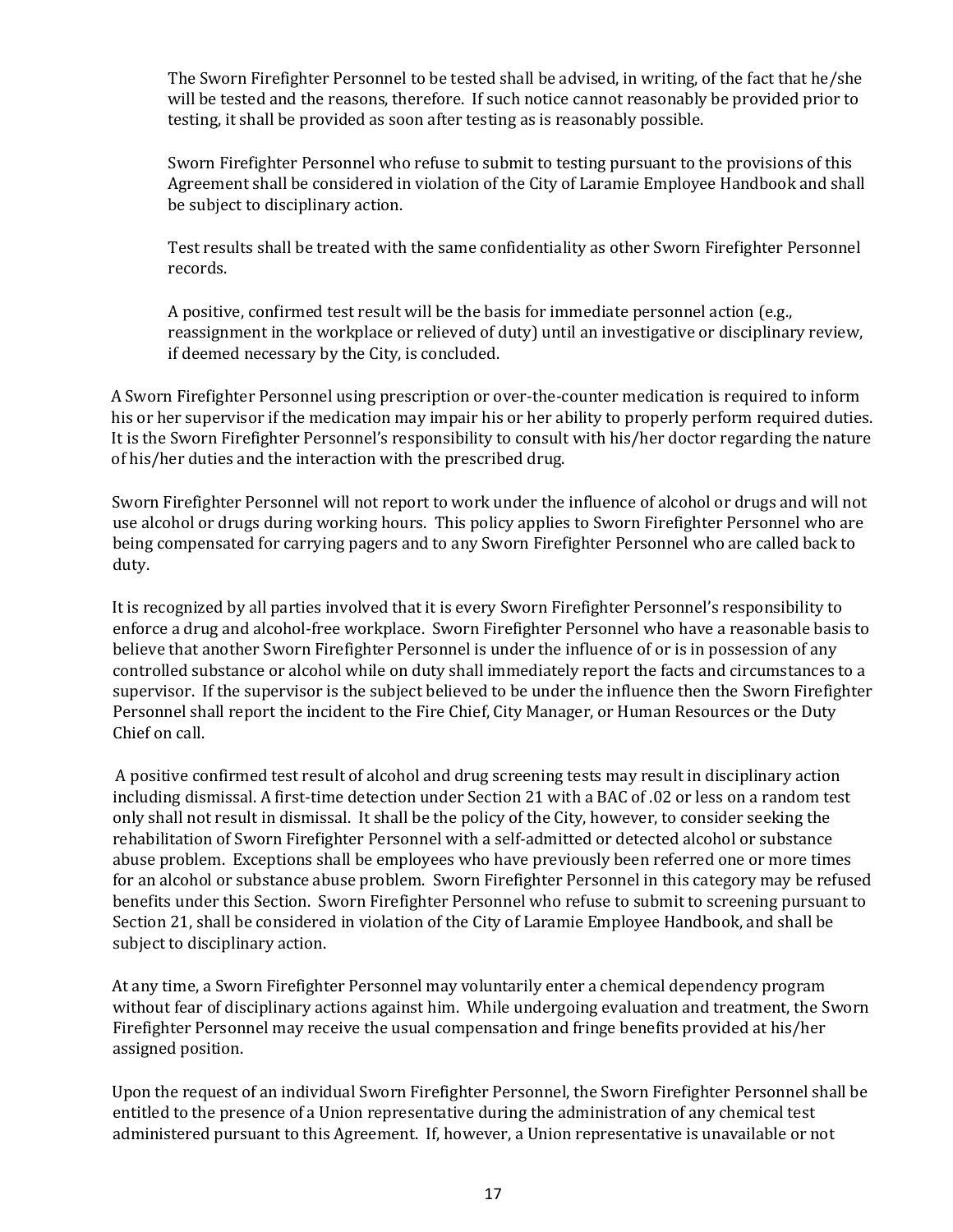readily available, the Sworn Firefighter Personnel shall proceed to be tested in a timely manner, so as not to affect the outcome of the test(s).

The Union may inspect individual test results only if the individual involved authorizes the release of this information.

The City shall direct the Department Physician to provide a standing order for a blood test, if requested by a Sworn Firefighter Personnel, to re-establish their fitness for duty at the time of, or after, a positive breathalyzer.

## <span id="page-18-0"></span>**20. PHYSICAL TRAINING PROGRAM**

The City and the Union have agreed to a physical training program. This program will be under the direction of the Department Physician.

The Physical Training Committee will make the decision on the type of equipment with concurrence by the Department Physician.

The City and the Union agree that the details relative to the physical training program will be specified in a written Fire Department policy. This policy shall be established and can be modified by mutual agreement of both parties. When the City and the Union have agreed upon the policy, its terms shall be binding upon the City and all Sworn Firefighter Personnel.

To evaluate the physical fitness of department personnel for active duty, a program of physical examinations is established. These physical examinations will include, but not be limited to, the following: health history and office physical examination, cardiovascular stress test, chest X-ray, stool examination for blood, blood chemistry screen, and urinalysis. Additional tests will be performed at the recommendation of the Department Physician chosen by the City and the Union.

Approximately one-third (1/3) of the department personnel will be evaluated each year. Through rotation, each individual shall be evaluated once every three (3) years. The City may require more frequent evaluation of any individual. Nothing in this section is intended to restrict the City's rights under the Employee Handbook.

## <span id="page-18-1"></span>**21. WELLNESS LEAVE**

If a Sworn Firefighter Personnel fulfills the obligation established by the Human Resources Department in the wellness program, the Sworn Firefighter Personnel is eligible to take Wellness leave equal to one (1) shift equivalent, in the following fiscal year. Wellness leave can be taken in one (1) hour increments.

## <span id="page-18-2"></span>**22. EMPLOYEE ASSISTANCE PROGRAM**

All Sworn Firefighter Personnel are eligible for the City Employee Assistance Program (EAP). Firefighter Personnel who have retired from the city prior to July 1, 2020, will remain eligible for the EAP through July 1, 2023. Retired is defined as "fire personnel eligible for provision of the fire pension with the Wyoming Retirement System as a result of their employment with the Laramie Fire Department."

Sworn Firefighter personnel that retired or retire from the City after July 1, 2020, will remain eligible for the EAP through July 1, 2025.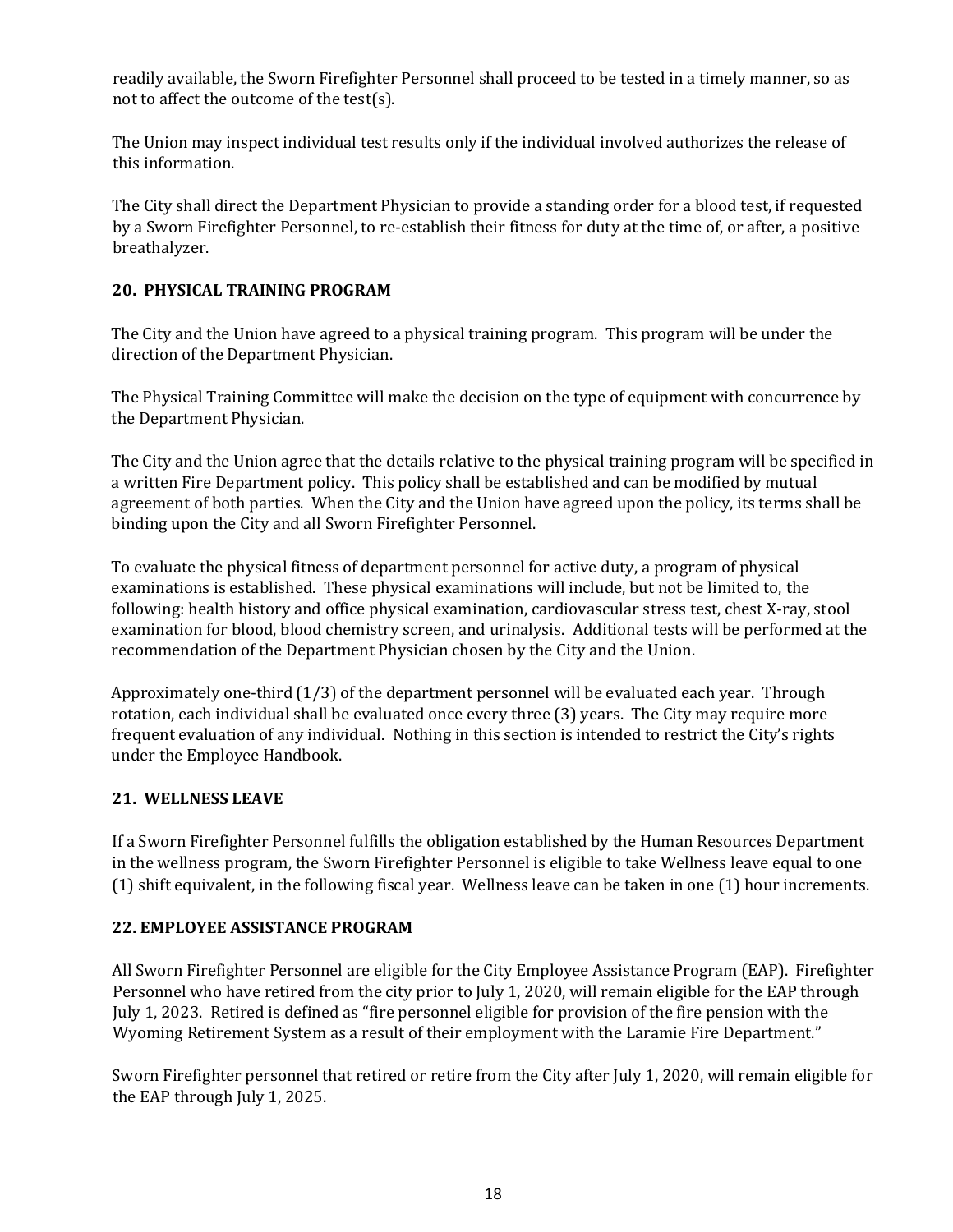If at any time retried Firefighter Personnel continues his/her employment with another fire service, eligibility will end.

## **23. RULES AND REGULATIONS**

The Employee Handbook of the City of Laramie as adopted, except where inconsistent with the provisions of the Agreement, are by this reference adopted and made a part hereof.

Additionally, certain customs and practices in effect in the Sworn Firefighter Personnel as of July 1, 1974, which are bulleted below shall not be eliminated or changed until both parties concur. These customs and practices are as follows:

Personnel shall be permitted to trade shifts subject to the provisions of the department policy concerning trades.

When Sworn Firefighter Personnel trade compensatory time or give compensatory time to another Sworn Firefighter Personnel who works part of a shift, appropriate documentation will be provided to the Payroll office.

Sworn Firefighter Personnel shall be permitted to wash their private vehicles in the Station on Sundays with the permission of the Duty Officer, provided that it does not interfere in any manner with the normal routine or work programs of the Department.

Sworn Firefighter Personnel shall be permitted to work on personal projects, which are not of a commercial nature when such work is not in conflict with any work program of the Department.

Sworn Firefighter Personnel are required to live within thirty (30) miles of Station #1 to be able to report to work as needed.

Union meetings shall be permitted in the Laramie Fire Station No. 1 so long as they do not conflict in any manner with the normal routine or work programs of the Department. On duty personnel can attend any and all meetings provided no emergency conditions exist. On duty personnel shall be prepared to, and shall respond to, all emergencies during said meetings. Notice of such meetings shall be filed with the Fire Chief prior to the meeting.

The individual chosen as the representative of the bargaining agent, as such terms are used by W.S. 27-10-101, through W.S. 27-10-109, 1977, shall be permitted time off with pay, when such time off does not interfere with minimum manning requirements, for the purposes of meeting with the corporate authority to negotiate the agreement for the year following the year of this agreement.

The Fire Chief shall consider input from Sworn Firefighter Personnel regarding updates or changes to the Fire Department Policy Manual and Standard Operating Procedures (SOP's). The Fire Chief shall ensure that there is representation from the nonsupervisory ranks included for such reviews.

The City and the Local 946 agree that no representative of either will have any ex-parte communications with any city board or commission about any subject under consideration by the board or commission acting in a quasi-judicial capacity.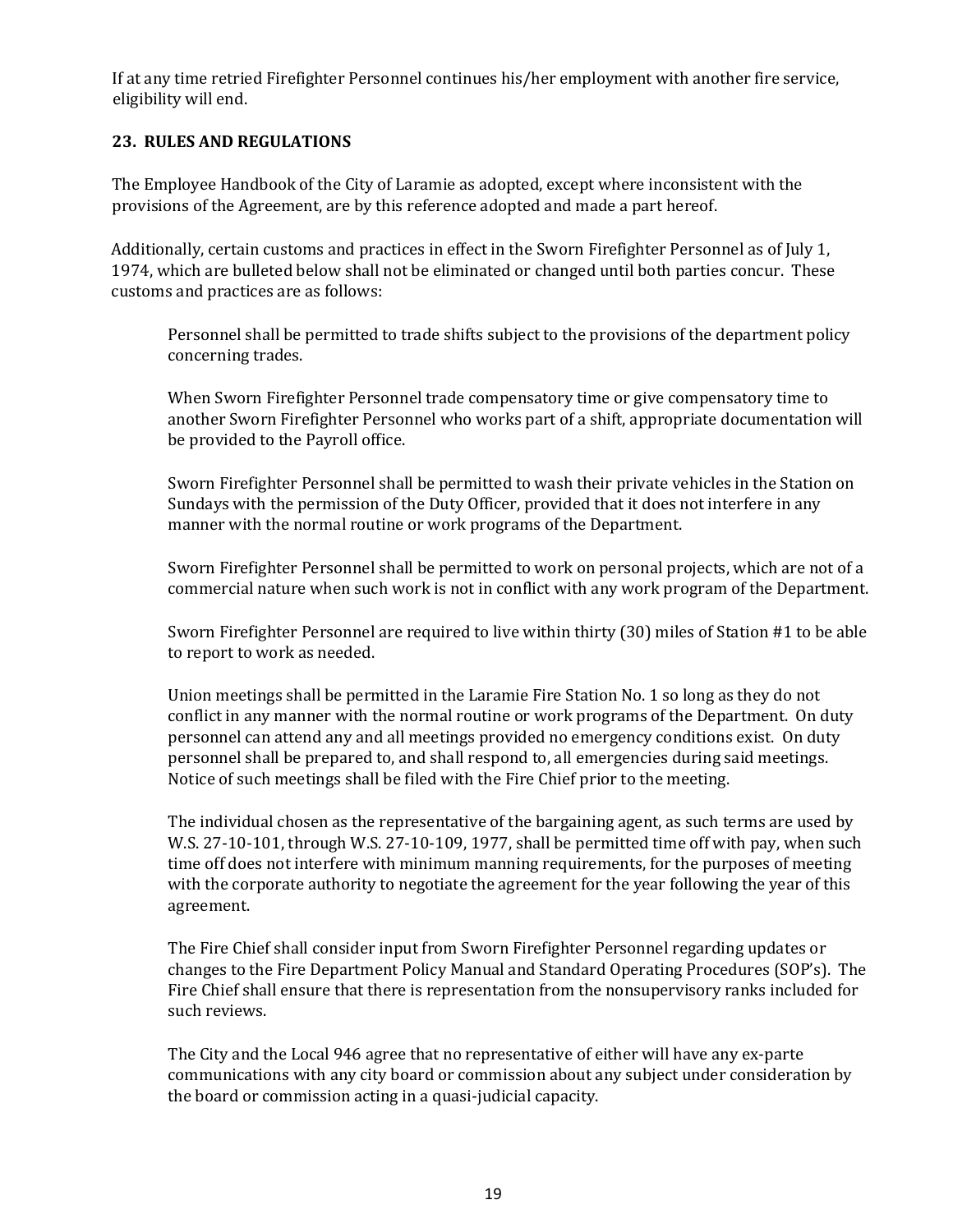## <span id="page-20-0"></span>**24. GRIEVANCES**

Any disagreement or difference of opinion between the City and the Union, which concerns the interpretation or application of the terms and provisions of this Agreement, shall be considered a grievance. Grievances raised under this provision may be raised by the City or by the Union President as follows:

- 1. Step1. Within fifteen (15) days (Saturday, Sundays, and holidays excluded) after the date of occurrence, or Grievant reasonably knowing of the Grievance, The Union President or City Manager shall meet with the Fire Chief informally to resolve the grievance or the grievance shall be deemed abandoned. The grievance must be stated in writing and contain a clear and concise statement of the grievance, the issue involved, the specific section(s) of the agreement alleged to have been violated, and the relief sought.
- 2. Step 2. If the grievance is not resolved, such grievance shall be presented to the City Manager or the Union President within fifteen (15) days (Saturdays, Sundays, and holidays excluded) after Step 1.
- 3. Step 3. The City Manager or the Union President shall set a meeting with each other within five (5) days (Saturdays, Sundays and holidays excluded) after the presentation of the grievance (Step 2).
- 4. Step 4. The City Manager or the Union President shall render a decision in writing with ten (10) days (Saturdays, Sundays, and holidays excluded) after said meeting.
- 5. Step 5. If the decision of the City Manager or the Union President is not considered satisfactory, the Union or the City [within five (5) days, (Saturdays, Sundays and holidays excluded), shall make a written demand for arbitration to the other party.] If the demand is not given within the five (5) days period specified, the right to arbitration shall be considered to be waived, and the grievance will no longer be subject to arbitration.

The grievance procedures herein specified shall be in lieu of those specified in the City of Laramie Employee Handbook.

## <span id="page-20-1"></span>**25. ARBITRATION**

Any dispute, claim, or grievance arising from or relating to the interpretation, application, or renegotiations of this Agreement shall be submitted to arbitration. Within 30 calendar days after receipt of the demand for arbitration, the party making said demand shall request a list of seven (7) arbitrators from the Federal Mediation and Conciliation Service ("FMCS"), [provide a copy to the other party (City Manager or Union President], and the parties shall select from there one (1) arbitrator by alternately deleting names from the list until a last name remains who shall be the arbitrator. The party against whom arbitration is demanded shall select first. Once an arbitrator is selected, the party demanding arbitration shall request hearing dates from the arbitrator, with the other party copied on all communication, the arbitration shall take place within six months from the initial communications absent mutual agreement by the parties to extend that time-frame. The parties further agree to accept the arbitrator(s) award as final and binding on them.

## <span id="page-20-2"></span>**26. SAVINGS CLAUSE**

If any provision of this Agreement or the application of such provision should be rendered or declared invalid by any court action or by reason of any existing or subsequently enacted legislation, the remaining parts or portions of the Agreement shall remain in full force and effect.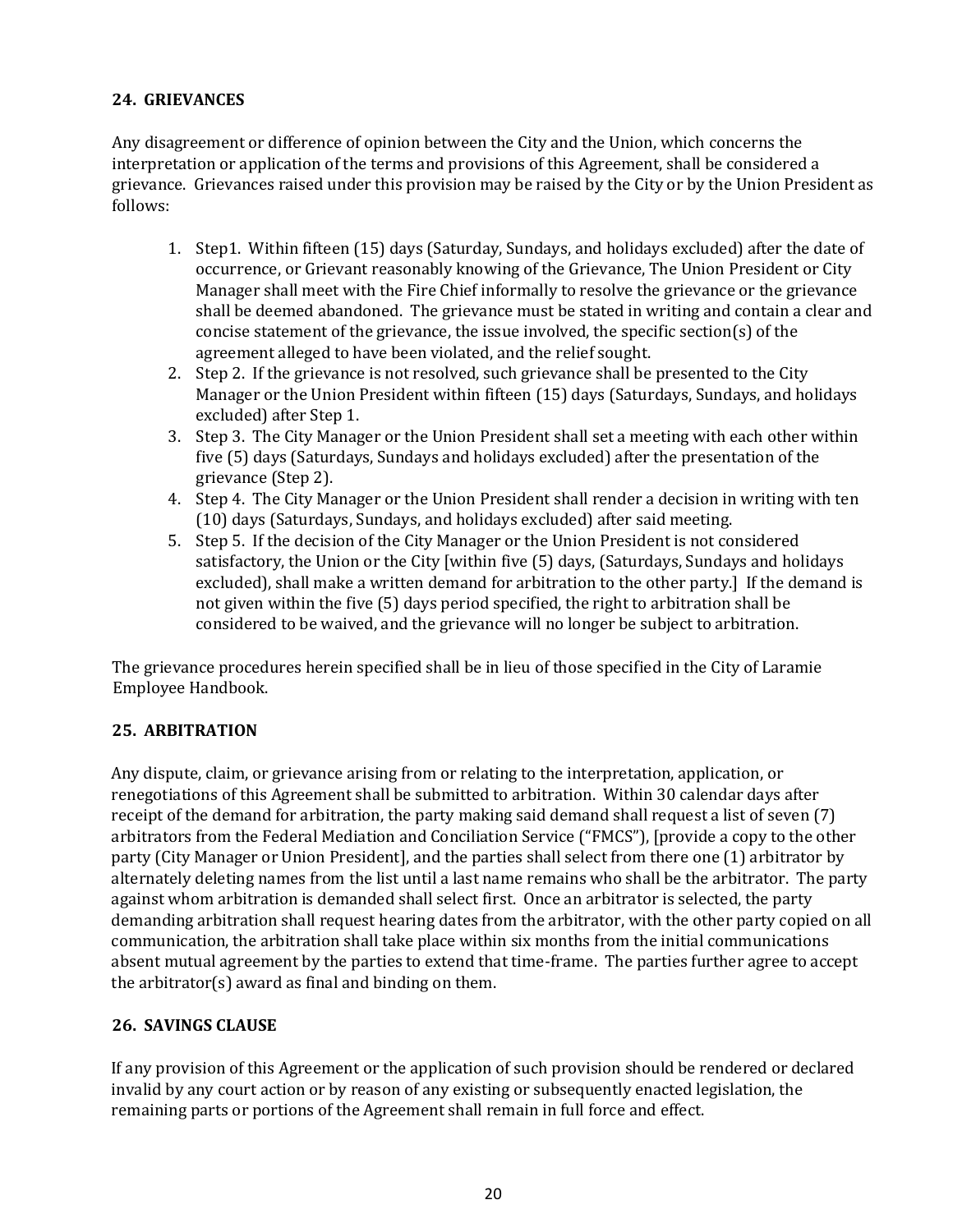#### <span id="page-21-0"></span>**27. PUBLIC OBLIGATION- NO STRIKE – NO LOCKOUT**

The Union shall, at no time during the period covered by this agreement, engage in any strike or picketing of any nature. The City will affect no work stoppages during the same period*.*

#### <span id="page-21-1"></span>**28. ENTIRE AGREEMENT**

This agreement contains all of the covenants, stipulations and understandings of the parties with respect to matters dealt with herein, and no officer, agent, or representative of either of the parties has authority to make representatives or agreements in conflict herewith or not included herein which will affect the rights of the parties.

#### <span id="page-21-2"></span>**29. TERMS OF AGREEMENT**

This agreement shall be in full force and effect beginning at 0001 hours on the 1<sup>st</sup> day of July 2022, and shall remain in full force and effect until 2400 hours on the 30<sup>th</sup> day of June 2024 and shall continue in effect unless one of the parties notifies the other in writing at least one hundred and twenty (120) days prior to the expiration of the agreement that it elects to reopen this Agreement for the purposes of renegotiating certain provisions hereof. Upon receipt of such notice of election, parties will immediately arrange to enter into negotiations. If no agreement is reached by the expiration of the Agreement, this Agreement shall remain in full force and effect until a new agreement is reached.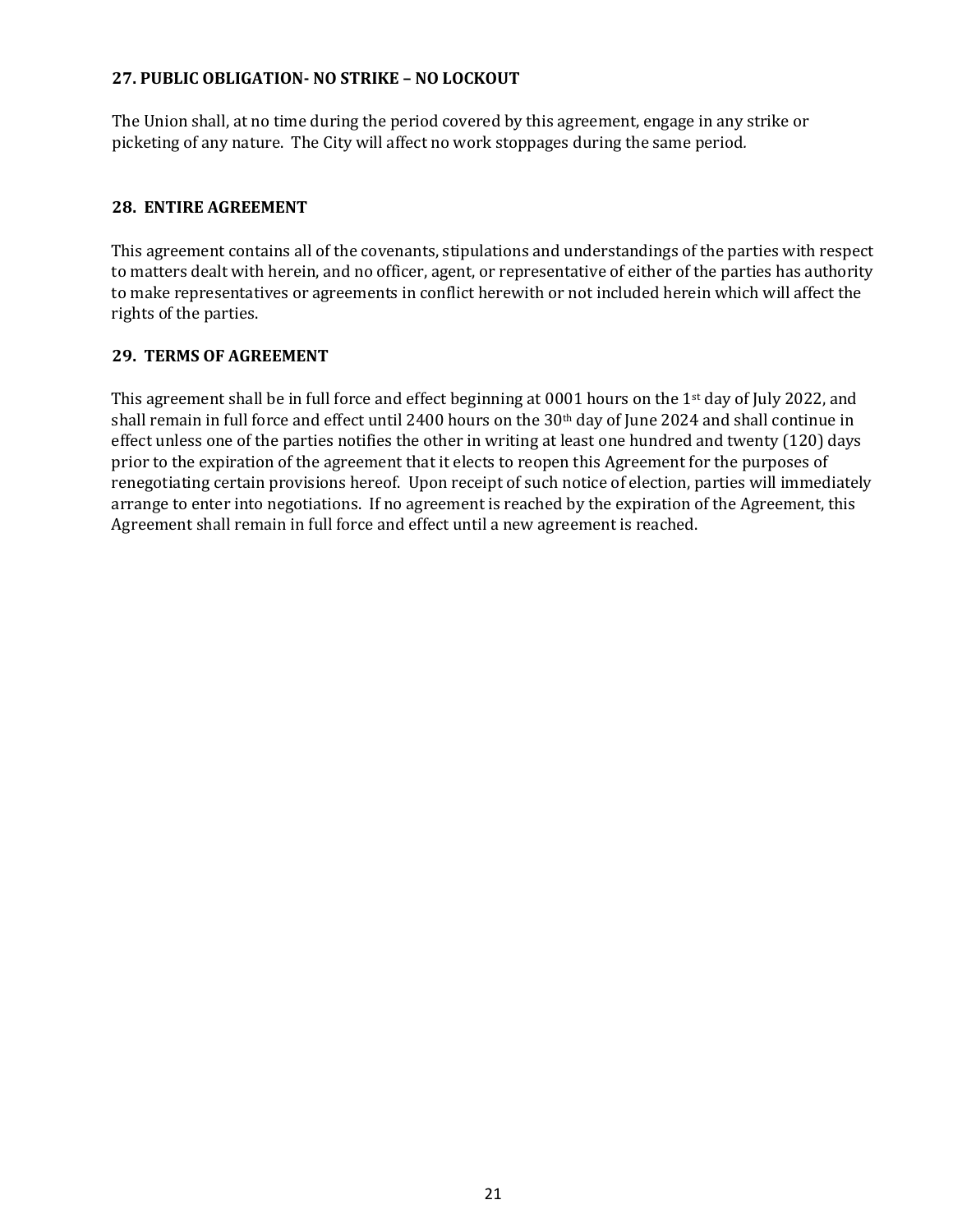This agreement may be modified or amended at any time, including during the term of the Agreement, by mutual consent of the parties. Any such modification or amendment shall be in writing and signed by both parties.

EXECUTED in duplicate the day and year first above written.

## THE CITY OF LARAMIE

 $By:$ Janine Jordan City Manager

FIREFIGHTERS LOCAL 946, I.A.F.F.

By:  $\frac{y}{y}$ 

 Jordan Hansloven, Chairman Bargaining Committee

By:  $\_\_$ 

Johnathan Pisciotti, President Local 946

Ratified and approved by the Laramie City Council this 1st day of June, 2021.

Attest:

Nancy Bartholomew, CMC City of Laramie, City Clerk

\_\_\_\_\_\_\_\_\_\_\_\_\_\_\_\_\_\_\_\_\_\_\_\_\_\_\_\_

Paul Weaver Mayor and President, Laramie City Council

\_\_\_\_\_\_\_\_\_\_\_\_\_\_\_\_\_\_\_\_\_\_\_\_

Appendix A Fire Pay Plan Appendix B 48/96 Work Schedule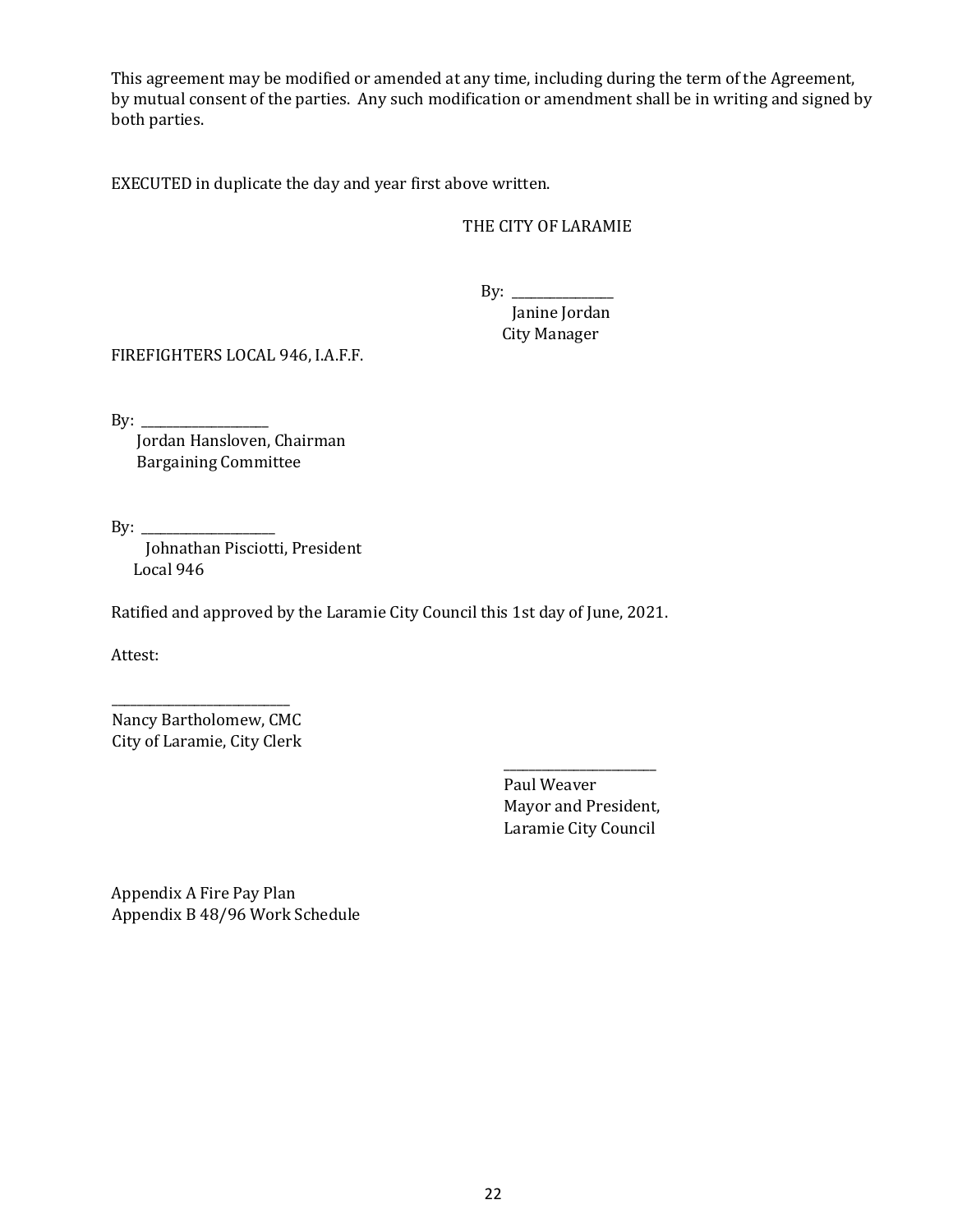#### COLLECTIVE BARGAINING AGREEMENT FIREFIGHTERS LOCAL 946, IAFF AND CITY OF LARAMIE, WYOMING 2022-2023 City of Laramie July 1, 2022

Appendix A 48/96 Work Schedule

This pay plan presents the hourly rates of pay for employees assigned to a 24-day, 182-hour cycle, or the 24-hour shift schedule in effect (27-day, 204-hour cycle or equivalent, or to a 7-day, 40-hour FLSA cycle and 40-hou schedule. The hourly rate in this pay plan is calculated using 2763 hours per year for employees aassigned to a 24-hour shife schedule with with a 24-day or equivalent FLSA cycle. The hourly rate is calucated using 2080 ho per year for emplyees assinged to a 7-day, 4-hour FLSA cycle. The annual reate of pay present in this pay plan is reference only; the actual annual rate of pay is based on hours worked.

| Pay Grade                 | <b>Title</b>              | <b>Pay Period</b>               | Step 1                   | Step 2                   | Step 3                   | Step 4                   | Step 5                   | Step 6      | Step 7      | Step 8      | Step 9      | Step 10     | Step 11     | Step 12     | Step 13     | Step 14     |
|---------------------------|---------------------------|---------------------------------|--------------------------|--------------------------|--------------------------|--------------------------|--------------------------|-------------|-------------|-------------|-------------|-------------|-------------|-------------|-------------|-------------|
| F1                        | Firfighter                |                                 |                          |                          |                          |                          |                          |             |             |             |             |             |             |             |             |             |
|                           |                           | Hourly (24-Hour Shift Employee) | \$18.14                  | \$18.78                  | \$19.44                  | \$20.12                  | \$20.82                  | \$21.55     | \$22.30     | \$23.08     | \$23.89     | \$24.73     | \$25.59     | \$26.49     | \$27.15     | \$27.83     |
|                           |                           | Hourly (40-Hour Week Employee)  | \$24.09                  | \$24.94                  | \$25.81                  | \$26.71                  | \$27.65                  | \$28.62     | \$29.62     | \$30.66     | \$31.73     | \$32.84     | \$33.99     | \$35.18     | \$36.06     | \$36.96     |
|                           |                           | Annual (Reference Only)         | \$50,126                 | \$51,880.50              | \$53,696.32              | \$55,575.69              | \$57,520.84              | \$59,534.06 | \$61,617.76 | \$63,774.38 | \$66,006.48 | \$68,316.71 | \$70,707.79 | \$73,182.57 | \$75,012.13 | \$76,887.43 |
|                           |                           |                                 |                          |                          |                          |                          |                          |             |             |             |             |             |             |             |             |             |
| F <sub>2</sub>            | <b>Equipment Operator</b> |                                 |                          |                          |                          |                          |                          |             |             |             |             |             |             |             |             |             |
|                           |                           | Hourly (24-Hour Shift Employee) | $\overline{\phantom{a}}$ |                          |                          | $\overline{\phantom{a}}$ | \$23.00                  | \$23.58     | \$24.17     | \$24.77     | \$25.39     | \$26.02     | \$26.67     | \$27.34     | \$28.02     | \$28.73     |
|                           |                           | Hourly (40-Hour Week Employee)  | $\sim$                   | $\overline{\phantom{a}}$ |                          | $\overline{\phantom{a}}$ | \$30.56                  | \$31.32     | \$32.10     | \$32.90     | \$33.73     | \$34.57     | \$35.43     | \$36.32     | \$37.23     | \$38.16     |
|                           |                           | Annual (Reference Only)         | $\sim$                   |                          |                          |                          | \$64,052                 | \$65,653    | \$67,295    | \$68,977    | \$70,701    | \$72,469    | \$74,281    | \$76,138    | \$78,041    | \$79,992    |
| F3                        | <b>Company Officer</b>    |                                 |                          |                          |                          |                          |                          |             |             |             |             |             |             |             |             |             |
|                           |                           | Hourly (24-Hour Shift Employee) | $\overline{\phantom{a}}$ |                          |                          |                          | \$26.02                  | \$26.68     | \$27.34     | \$28.03     | \$28.73     | \$29.44     | \$30.18     | \$30.94     | \$31.71     | \$32.50     |
|                           |                           |                                 |                          |                          |                          |                          | \$34.57                  |             | \$36.32     | \$37.23     |             | \$39.12     | \$40.09     |             |             |             |
|                           |                           | Hourly (40-Hour Week Employee)  | $\sim$                   |                          |                          | $\overline{\phantom{a}}$ |                          | \$35.44     |             |             | \$38.16     |             |             | \$41.10     | \$42.12     | \$43.18     |
|                           |                           | Annual (Reference Only)         |                          |                          |                          |                          | \$71,907                 | \$73,704    | \$75,547    | \$77,436    | \$79,372    | \$81,356    | \$83,390    | \$85,475    | \$87,611    | \$89,802    |
| F <sub>4</sub>            | <b>Shift Commander</b>    |                                 |                          |                          |                          |                          |                          |             |             |             |             |             |             |             |             |             |
|                           |                           | Hourly (24-Hour Shift Employee) | $\sim$                   |                          |                          |                          |                          | \$30.93     | \$31.71     | \$32.50     | \$33.31     | \$34.15     | \$35.00     | \$35.87     | \$36.77     | \$37.69     |
|                           |                           | Hourly (40-Hour Week Employee)  | $\sim$                   | $\sim$                   | $\overline{\phantom{a}}$ | $\overline{\phantom{a}}$ | $\sim$                   | \$41.09     | \$42.12     | \$43.17     | \$44.25     | \$45.36     | \$46.49     | \$47.65     | \$48.85     | \$50.07     |
|                           |                           | Annual (Reference Only)         | $\overline{\phantom{a}}$ | $\overline{\phantom{a}}$ |                          | $\overline{\phantom{a}}$ | $\overline{\phantom{a}}$ | \$85,472    | \$87,608    | \$89,799    | \$92,044    | \$94,345    | \$96,703    | \$99,121    | \$101,599   | \$104,139   |
|                           |                           |                                 |                          |                          |                          |                          |                          |             |             |             |             |             |             |             |             |             |
| Management Classes - Fire |                           |                                 |                          |                          |                          |                          |                          |             |             |             |             |             |             |             |             |             |
| <b>F40</b>                | <b>Divison Chief</b>      |                                 | Minimum                  | Midpoint                 | Maximum                  |                          |                          |             |             |             |             |             |             |             |             |             |
|                           |                           | Annual                          | \$85,472                 | \$94,761                 | \$104,051                |                          |                          |             |             |             |             |             |             |             |             |             |